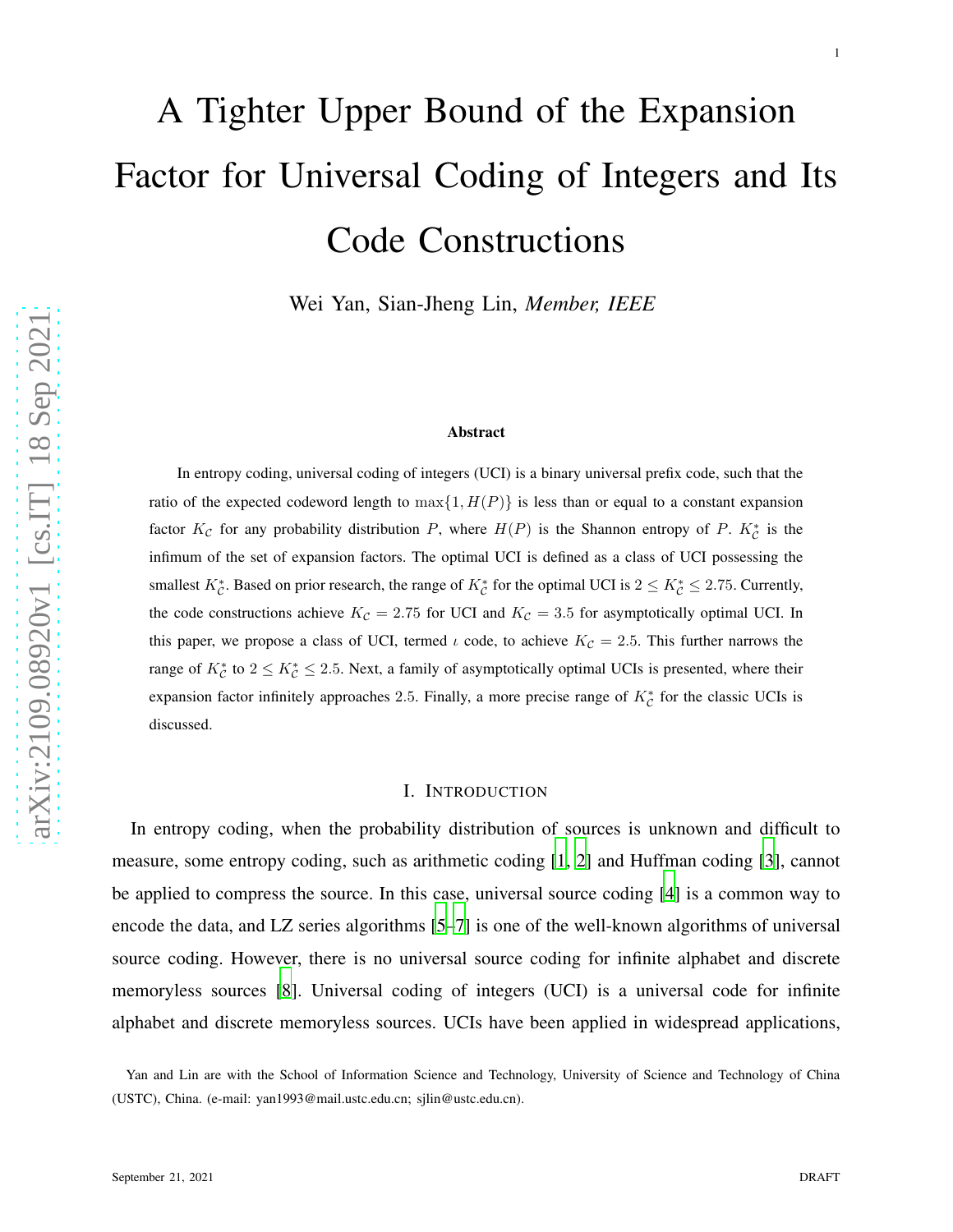such as unbounded search problems [\[9,](#page-19-1) [10\]](#page-19-2), inverted file index [\[11\]](#page-19-3), inductive inference [\[12](#page-19-4)] and biological sequencing data compression [\[13](#page-19-5), [14](#page-19-6)].

Prefix coding is a class of variable-length code that no codeword is a prefix of any other codeword. Binary coding means that the coding alphabet is  $\{0, 1\}$ . Elias [\[15](#page-19-7)] defined UCI as a binary universal prefix code, such that the ratio of the expected codeword length to  $\max\{1, H(P)\}\$ is less than or equal to a constant expansion factor  $K_c$  for any probability distribution  $P$ , where  $H(P)$  is the Shannon entropy of  $P$ . Many UCIs have been proposed and most of they can be divided into the following two categories [\[16](#page-19-8), [17\]](#page-19-9) (For example, *group strategy* [\[18\]](#page-19-10) is the exception).

- 1) *message length strategy:* This strategy is to encode a positive integer n into two parts. The suffix part of length L represents n, and the prefix part standing for L (The prefix part can be further subdivided). The coding of this strategy was proposed in [\[15](#page-19-7), [19](#page-19-11)[–23\]](#page-20-0).
- 2) *flag strategy:* This strategy is to select a special sequence, called flag, to determine the end of a codeword. The flag is not allowed to appear within a codeword. The coding of this strategy was proposed in [\[17](#page-19-9), [24](#page-20-1)[–27\]](#page-20-2).

Recently, Yan and Lin [\[23\]](#page-20-0) first studied the range of  $K_c$ . First, the authors defined *optimal UCI*, which is a class of UCI with the smallest  $K_{\mathcal{C}}^* \triangleq \inf\{K_{\mathcal{C}}\}\$ . It is showed that the optimal UCI is in the range  $2 \le K_C^* \le 2.75$ , where  $K_C^* = 2.75$  is achieved by  $\eta$  code [\[23\]](#page-20-0). In particular, for the asymptotically optimal UCI, the smallest expansion factor is  $K_c = 3.5$ , which is achieved by  $\theta$  code [\[23\]](#page-20-0) and Elias  $\omega$  code [\[15](#page-19-7)].

In this paper, we further narrow the range of  $K_C^*$  of the optimal UCI. The contributions of this paper are listed below.

- 1) A class of UCI, but not asymptotically optimal, with  $K_c = 2.5$  is presented. This reduces the upper bound of  $K_c^*$  from 2.75 to 2.5.
- 2) A family of asymptotically optimal UCIs is proposed, where  $K_c$  infinitely approaches 2.5.
- 3) The range of  $K_C^*$  for some classic UCIs is discussed (see Table [IV\)](#page-18-6).

In the rest of this paper, Section [II](#page-2-0) introduces some background knowledge. Section [III](#page-3-0) presents the main theorem of this paper. Section [IV](#page-7-0) proposes a class of UCI to achieve  $K_c = 2.5$ . A family of asymptotically optimal UCIs is proposed in Section [V.](#page-9-0) Section [VI](#page-14-0) gives a more precise range of  $K_C^*$  for the classic UCIs. Section [VII](#page-17-0) concludes this work.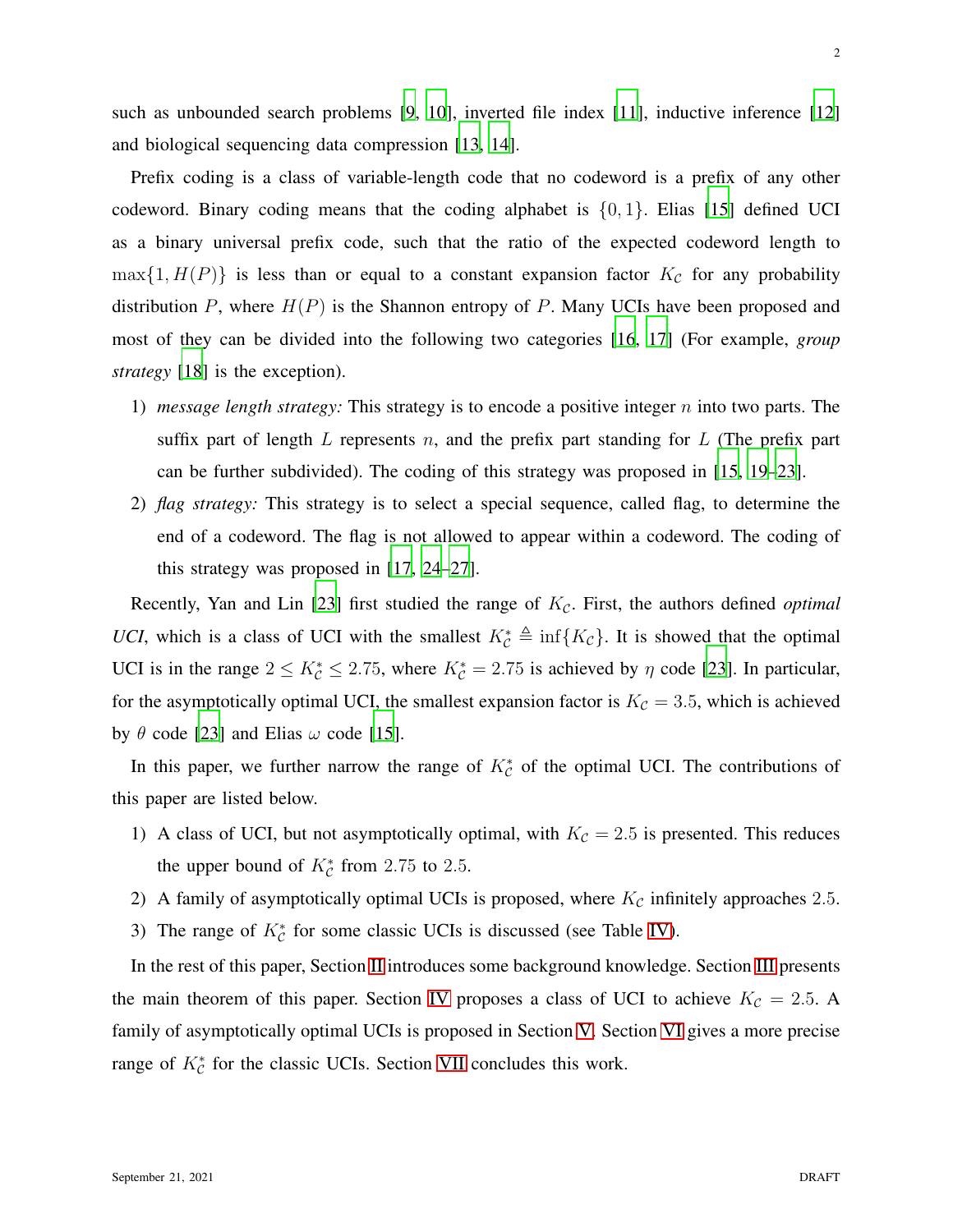# II. PRELIMINARIES

# <span id="page-2-0"></span>*A. The definitions of UCI and asymptotically optimal UCI*

Elias  $[15]$  treated the coding problem as follows. Let C be a given binary prefix coding of the positive integers  $\mathcal{N} \triangleq \{1, 2, \cdots, m, \cdots\}$ . Let  $L_{\mathcal{C}}(\cdot)$  denote the length function of  $\mathcal{C}$ (i.e.,  $L_{\mathcal{C}}(m) = |\mathcal{C}(m)|$ , for all  $m \in \mathcal{N}$ ). Let P denote any probability distribution of N (i.e.,  $\sum_{n=1}^{\infty} P(n) = 1$ , and  $P(m) \ge 0$ , for all  $m \in \mathcal{N}$ ). In UCI, the source meets the probability distribution

$$
P(m) \ge P(m+1),\tag{1}
$$

for all  $m \in \mathcal{N}$ . Let  $E_P(L_{\mathcal{C}}) = \sum_{n=1}^{\infty} L_{\mathcal{C}}(n)P(n)$  be the expected codeword length for  $\mathcal{C}$ , and let  $H(P) = -\sum_{n=1}^{\infty} P(n) \log_2 P(n)$  denote the entropy of P. Elias [\[15\]](#page-19-7) defined C to be *universal* if there is a constant  $K_{\mathcal{C}}$  such that

$$
\frac{E_P(L_{\mathcal{C}})}{\max\{1, H(P)\}} \le K_{\mathcal{C}},\tag{2}
$$

for all P with finite entropy, where  $K<sub>C</sub>$  is the expansion factor. Furthermore, C is called *asymptotically optimal* if C is universal and a function  $R_{\mathcal{C}}(\cdot)$  exists such that

$$
\lim_{H(P)\to+\infty} R_{\mathcal{C}}(H(P)) = 1,\tag{3}
$$

and

$$
\frac{E_P(L_{\mathcal{C}})}{\max\{1, H(P)\}} \le R_{\mathcal{C}}(H(P)),\tag{4}
$$

for all  $P$  with finite entropy.

# *B. Some classic UCIs*

In this subsection, we briefly introduce five classic UCIs, termed  $\gamma$  code,  $\delta$  code,  $\omega$  code,  $\eta$ code, and  $\theta$  code. For the specific structure of classic UCIs, please refer to [\[15](#page-19-7), [23\]](#page-20-0). First, the codeword lengths and the range of  $K_C^*$  of these UCIs are listed in Table [I.](#page-3-1) And the five classic UCIs all satisfy  $L_{\mathcal{C}}(1) = 1$ . Next, the following theorem can be used to judge whether a UCI is asymptotically optimal.

<span id="page-2-1"></span>**Theorem 1.** [\[15,](#page-19-7) [24\]](#page-20-1) Given a UCI C, the function  $L_c(\cdot)$  satisfies  $L_c(m) \geq c + b \lfloor \log_2 m \rfloor$  for all  $m \in \mathcal{N}$ , where b is a constant greater than 1 and c is a constant. Then, C is not asymptotically *optimal.*

3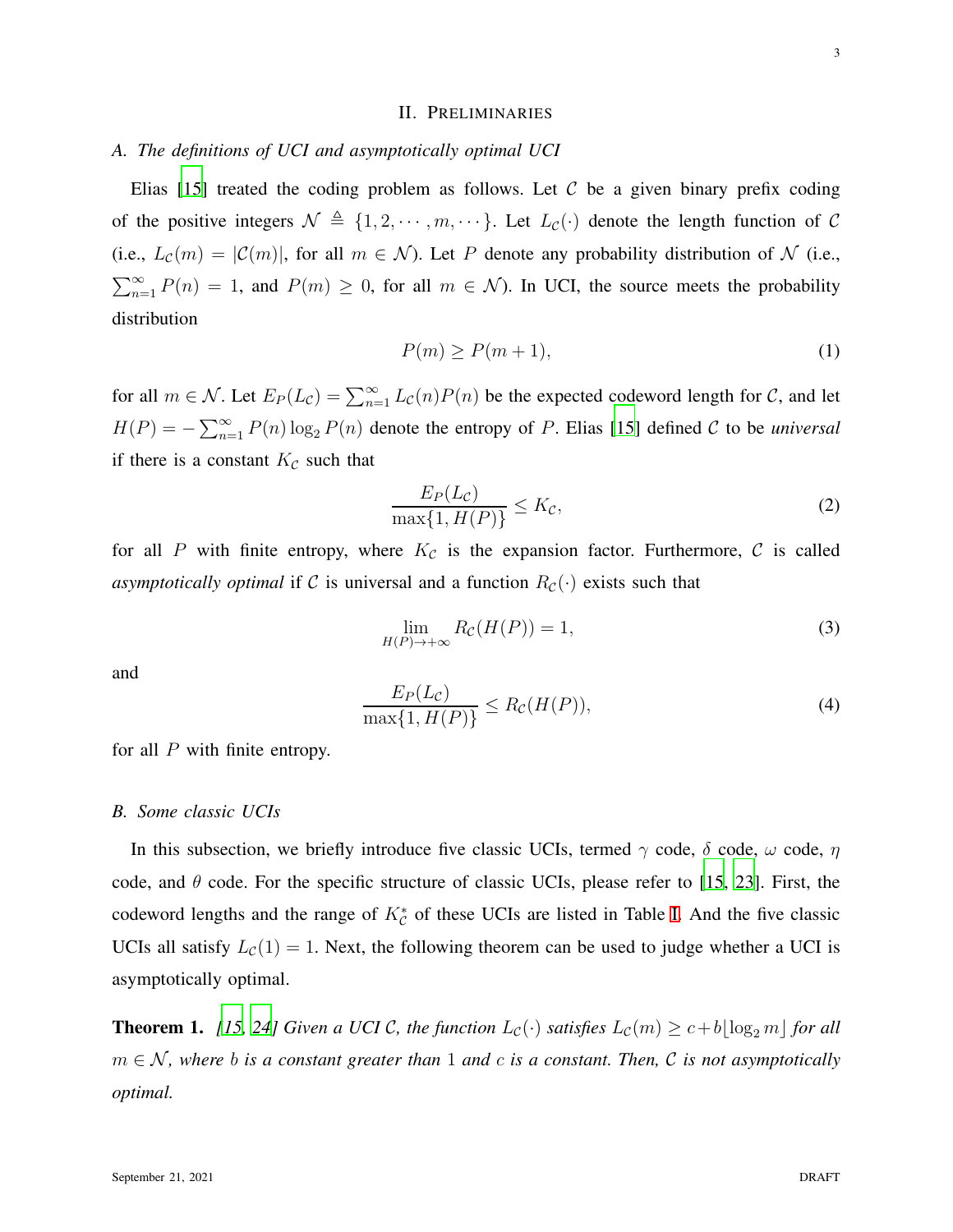| Code          | The codeword lengths for $2 \le m \in \mathcal{N}$                                                                                                           | The range of $K_c^*$           | Asymptotically optimal |
|---------------|--------------------------------------------------------------------------------------------------------------------------------------------------------------|--------------------------------|------------------------|
| $\gamma$ code | $L_{\gamma}(m) = 1 + 2 \log_2 m $                                                                                                                            | $K_{\gamma}^* = 3$             | No                     |
| $\delta$ code | $L_{\delta}(m) = 1 +  \log_2 m  + 2 \log_2(1 +  \log_2 m ) $                                                                                                 | $2.5 \leq K^*_{\delta} \leq 4$ | <b>Yes</b>             |
| $\omega$ code | $L_{\omega}(m) = 1 + \sum_{n=1}^{s} (\lambda^{n}(m) + 1)^{-1}$                                                                                               | $2.1 < K^*_{\omega} \leq 3.5$  | Yes                    |
| $\eta$ code   | $L_{\eta}(m) = 3 + \lfloor \log_2(m-1) \rfloor + \lfloor \frac{\lfloor \log_2(m-1) \rfloor}{2} \rfloor$                                                      | $2.5 \leq K_n^* \leq 2.75$     | No                     |
| $\theta$ code | $L_{\theta}(m) = 3 + \lfloor \log_2 m \rfloor + \lfloor \log_2 \lfloor \log_2 m \rfloor + \lfloor \frac{\lfloor \log_2 \lfloor \log_2 m \rfloor}{2} \rfloor$ | $2.5 \le K^*_{\theta} \le 3.5$ | Yes                    |

<span id="page-3-1"></span>TABLE I: The codeword lengths and ranges of  $K_C^*$  of some classic UCIs

<span id="page-3-0"></span> $\lambda(m) \triangleq \lfloor \log_2 m \rfloor$ ,  $\lambda^n$  is the *n*-fold compositions of function  $\lambda$ , and  $s = s(m) \in \mathcal{N}$  is a uniquely integer satisfying  $\lambda^s(m) = 1.$ 

# III. THE MAIN THEOREM

In this section, we present the main theorem of this paper. First, a related lemma is provided, then the theorem is given.

<span id="page-3-2"></span>**Lemma 1.** *Given an any probability distribution*  $P = (P(1), P(2), \cdots, P(m), \cdots)$ *, then* 

(1)  $H(P) \ge -\log_2 P(1)$ ; (2) If  $H(P) < 1$ , then  $P(1) > \frac{1}{2}$  $\frac{1}{2}$ .

*Proof.* (1)

$$
H(P) = \sum_{n=1}^{\infty} P(n) \log_2 \frac{1}{P(n)}
$$
  
\n
$$
\geq \sum_{n=1}^{\infty} P(n) \log_2 \frac{1}{P(1)}
$$
  
\n
$$
= -\log_2 P(1).
$$
 (5)

(2) When  $H(P) < 1$ , then

$$
-\log_2 P(1) \le H(P) < 1 \Rightarrow P(1) > \frac{1}{2}.\tag{6}
$$

 $\Box$ 

<span id="page-3-3"></span>**Theorem 2.** Given a prefix code C, the function  $L_c(\cdot)$  satisfies  $L_c(1) = 1$  and  $L_c(m) \le$  $b + 1 + b \lfloor \log_2 m \rfloor$  *for all*  $2 \le m \in \mathcal{N}$ *, where the constant b is in the range*  $1 \le b \le \frac{9}{4}$ 4 *. Then,*

$$
\frac{E_P(L_{\mathcal{C}})}{\max\{1, H(P)\}} \le b + 1;\tag{7}
$$

*that is,*  $C$  *is a UCI and*  $K_C^* \leq b + 1$ *.*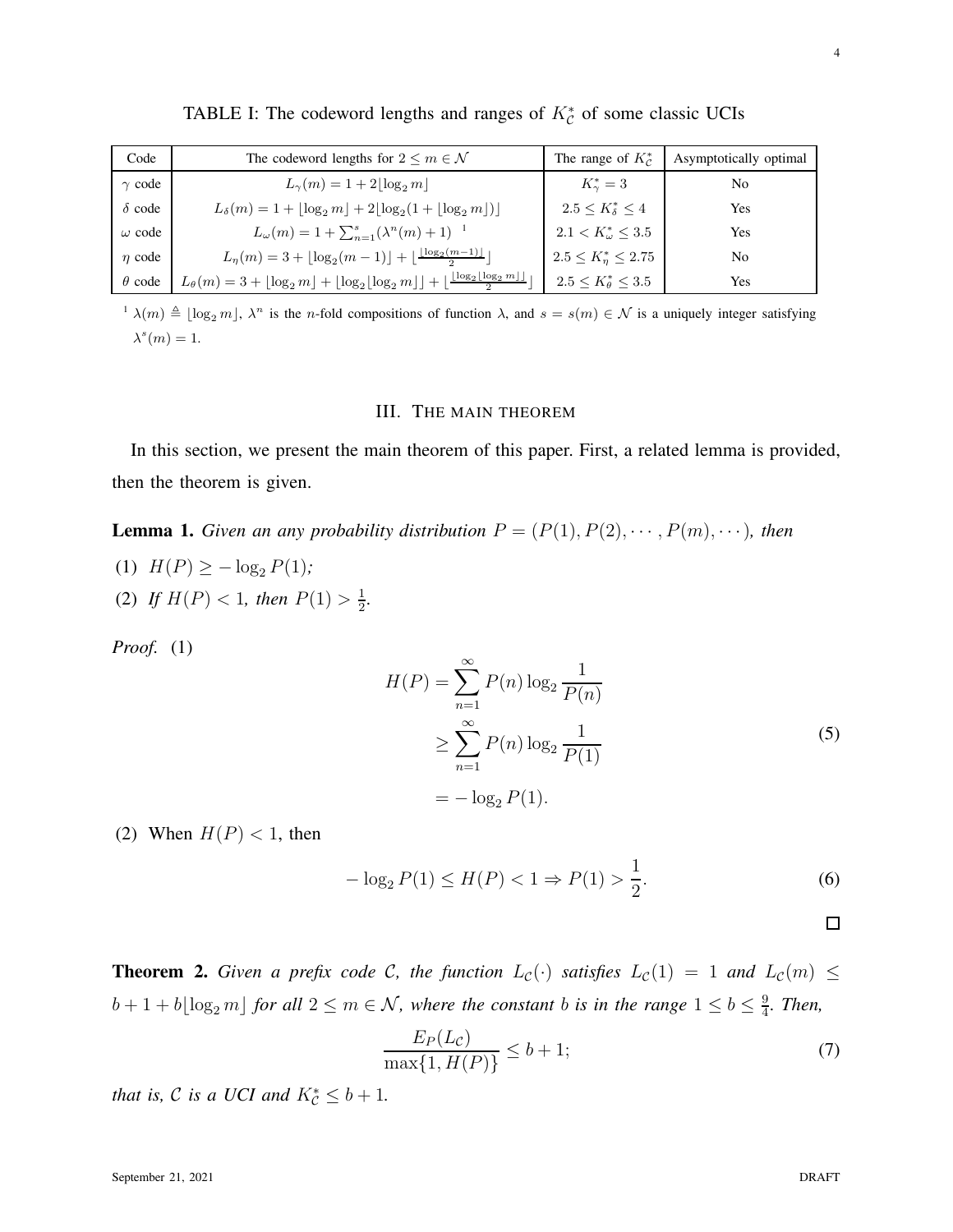*Proof.* Due to

$$
mP(m) \le \sum_{n=1}^{m} P(n) \le \sum_{n=1}^{\infty} P(n) = 1,
$$
\n(8)

we have  $m \leq \frac{1}{P(r)}$  $\frac{1}{P(m)}$  for all  $m \in \mathcal{N}$ . Thus, we obtain

<span id="page-4-0"></span>
$$
\sum_{n=2}^{\infty} P(n) \log_2 n \le \sum_{n=2}^{\infty} P(n) \log_2 \frac{1}{P(n)}
$$
  
=  $H(P) + P(1) \log_2 P(1)$ . (9)

The expected codeword length is

$$
E_P(L_{\mathcal{C}}) \le P(1) + \sum_{n=2}^{\infty} P(n)(b+1+b\lfloor \log_2 n \rfloor)
$$
  
= b + 1 - bP(1) + b \sum\_{n=2}^{\infty} P(n)\lfloor \log\_2 n \rfloor  

$$
\le b + 1 - bP(1) + b \sum_{n=2}^{\infty} P(n) \log_2 n
$$
  

$$
\le b + 1 - bP(1) + bH(P) + bP(1) \log_2 P(1).
$$
 (10)

We consider three cases below.

1) Case  $H(P) < 1$ : In this case, we obtain  $P(1) > \frac{1}{2}$  $\frac{1}{2}$  from Lemma [1.](#page-3-2) Further, we have

$$
\frac{E_P(L_{\mathcal{C}})}{\max\{1, H(P)\}} \le b + 1 - bP(1) + bH(P) + bP(1)\log_2 P(1)
$$
\n
$$
\le 2b + 1 - bP(1) + bP(1)\log_2 P(1).
$$
\n(11)

Let  $g_1(x) \triangleq 2b + 1 - bx + bx \log_2 x$ . We only need to prove that  $g_1(x) \leq b+1$  over interval  $\left[\frac{1}{2}\right]$  $\frac{1}{2}$ , 1]. We know that the curve of  $g_1$  is U-shaped over interval  $\left[\frac{1}{2},\frac{1}{2}\right]$  $\frac{1}{2}$ , 1] by its derivative. Thus, we have  $g_1(x) \leq \max\{g_1(\frac{1}{2})\}$  $(\frac{1}{2}), g_1(1) \} = b + 1$  over interval  $[\frac{1}{2}]$  $\frac{1}{2}$ , 1].

2) Case  $H(P) \ge 1$  and  $P(1) \ge 0.5$ : In this case, we have

$$
\frac{E_P(L_{\mathcal{C}})}{\max\{1, H(P)\}} \le \frac{b + 1 - bP(1) + bH(P) + bP(1)\log_2 P(1)}{H(P)}
$$
  
=  $b + \frac{b + 1 - bP(1) + bP(1)\log_2 P(1)}{H(P)}$   
 $\le 2b + 1 - bP(1) + bP(1)\log_2 P(1)$   
 $\stackrel{(a)}{\le} b + 1.$  (12)

where (*a*) is due to  $g_1(x) \leq b+1$  over interval  $\left[\frac{1}{2}\right]$  $\frac{1}{2}, 1].$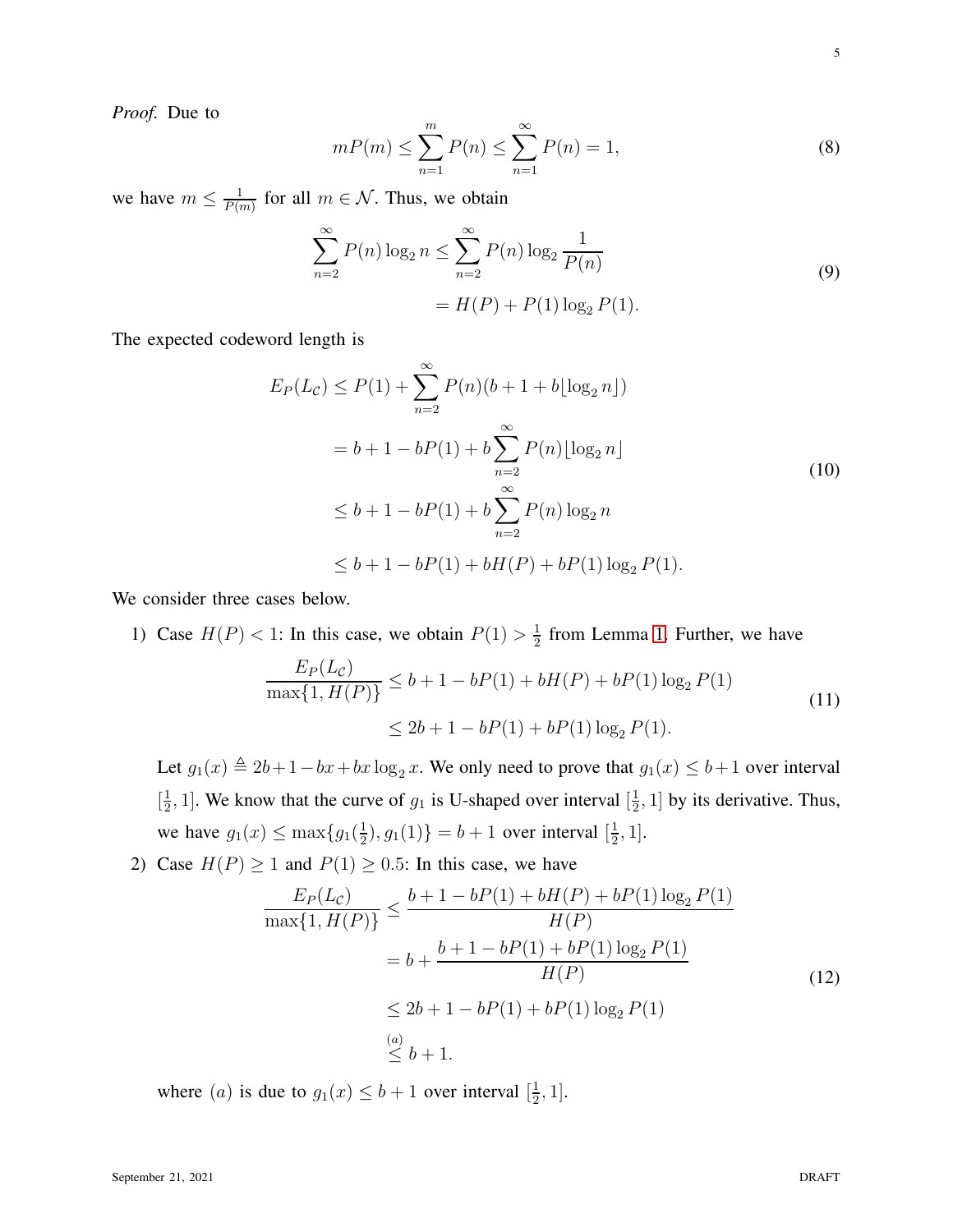6

3) Case  $H(P) \ge 1$  and  $P(1) < 0.5$ : In this case, we obtain

$$
\frac{E_P(L_{\mathcal{C}})}{\max\{1, H(P)\}} \le b + \frac{b + 1 - bP(1) + bP(1)\log_2 P(1)}{H(P)} \n\le \frac{(a)}{b} + \frac{b + 1 - bP(1) + bP(1)\log_2 P(1)}{-\log_2 P(1)}.
$$
\n(13)

where  $(a)$  is due to Lemma [1.](#page-3-2) Let

$$
g_2(x) \triangleq \frac{b+1-bx+bx\log_2 x}{-\log_2 x}
$$
  
=  $\ln 2 \cdot \frac{bx-b-1}{\ln x} - bx.$  (14)

We need to prove that  $g_2(x) \leq 1$  over interval  $(0, \frac{1}{2})$  $\frac{1}{2}$ ). We first prove that  $g'_2(x) > 0$  over interval  $(0, \frac{1}{2})$  $\frac{1}{2}$ ). Due to

$$
g_2'(x) = \ln 2 \cdot \frac{b \ln x - b + \frac{b+1}{x}}{(\ln x)^2} - b,\tag{15}
$$

then  $g'_2(x) > 0$  over interval  $(0, \frac{1}{2})$  $\frac{1}{2}$ ) is equivalent to  $f(x) > \frac{1}{\ln 2}$  over interval  $(0, \frac{1}{2})$  $\frac{1}{2}$ ), where  $f(x) \triangleq \frac{\ln x - 1 + \frac{b+1}{bx}}{(1-x)^2}$  $(\ln x)^2$ . (16)

Finally, we obtain

$$
f'(x) = \frac{-\ln x}{x^2(\ln x)^4} h(x)
$$
  
\n
$$
\stackrel{\triangle}{=} \frac{-\ln x}{x^2(\ln x)^4} \left( x \ln x + \frac{b+1}{b} \ln x - 2x + \frac{2b+2}{b} \right),
$$
  
\n
$$
h'(x) = \ln x + \frac{b+1}{bx} - 1,
$$
  
\n
$$
h''(x) = \frac{1}{x^2} \left( x - \frac{b+1}{b} \right).
$$
\n(17)

Due to  $h''(x) < 0$  over interval  $(0, \frac{1}{2})$  $\frac{1}{2}$ ), we have

$$
h'(x) > h'(\frac{1}{2})
$$
  
=  $\ln \frac{1}{2} + \frac{2b+2}{b} - 1$   
>  $-\ln 2 - 1 + 2$  (18)

 $> 0$ .

over interval  $(0, \frac{1}{2})$  $\frac{1}{2}$ ). Thus,  $h(x)$  strictly increases over interval  $(0, \frac{1}{2})$  $\frac{1}{2}$ ). Due to

$$
h(0.19) = 0.19 \ln 0.19 + \frac{b+1}{b}(2 + \ln 0.19) - 2 \times 0.19
$$
  
\n
$$
\le 0.19 \ln 0.19 + 2 \times (2 + \ln 0.19) - 0.38
$$
  
\n
$$
< 0
$$
\n(19)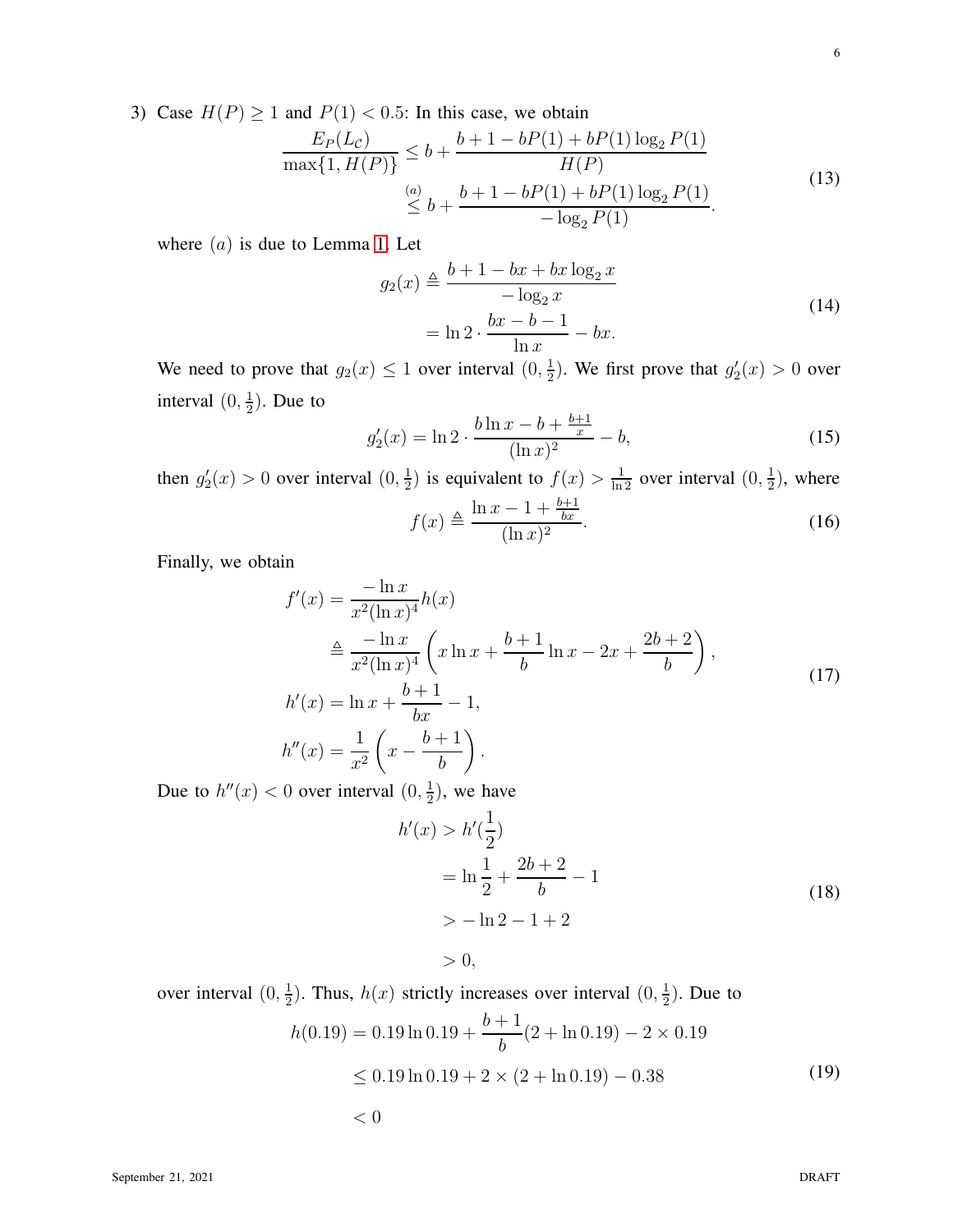and

$$
h(0.24) = 0.24 \ln 0.24 + \frac{b+1}{b}(2 + \ln 0.24) - 2 \times 0.24
$$
  
\n
$$
\ge 0.24 \ln 0.24 + \frac{13}{9} \times (2 + \ln 0.24) - 0.48
$$
  
\n
$$
> 0,
$$
\n(20)

there exists  $x_0 \in (0.19, 0.24)$  such that  $h(x_0) = 0$ . Further, we have  $h(x) < 0$  and  $f'(x) < 0$ over interval  $(0, x_0)$ ,  $h(x) > 0$  and  $f'(x) > 0$  over interval  $(x_0, \frac{1}{2})$  $\frac{1}{2}$ ). And hence,  $f(x)$  strictly decreases over interval  $(0, x_0)$  and  $f(x)$  strictly increases over interval  $(x_0, \frac{1}{2})$  $\frac{1}{2}$ ). Thus, we obtain

$$
f(x) \ge f(x_0)
$$
  
=  $\frac{1}{\ln x_0} - \frac{1}{(\ln x_0)^2} + \frac{b+1}{b} \cdot \frac{1}{x_0(\ln x_0)^2}$   
>  $\frac{1}{\ln 0.24} - \frac{1}{(\ln 0.24)^2} + \frac{13}{9} \times \frac{1}{0.19(\ln 0.19)^2}$  (21)  
>  $\frac{1}{\ln 2}$ 

over interval  $(0, \frac{1}{2})$  $\frac{1}{2}$ ). Since  $g'_2(x) > 0$  over interval  $(0, \frac{1}{2})$  $\frac{1}{2}$ ), we obtain

$$
g_2(x) < g_2\left(\frac{1}{2}\right) \\
= \ln 2 \cdot \frac{\frac{b}{2} - b - 1}{-\ln 2} - \frac{b}{2} \\
= 1,\n\tag{22}
$$

for all  $x \in (0, \frac{1}{2})$  $(\frac{1}{2})$ .

The proof is completed.

**Remark 1.** In Theorem [2,](#page-3-3) the feasible range  $1 \leq b \leq \frac{9}{4}$  $\frac{9}{4}$  *is not tight. The upper bound of b is* taken to be  $\frac{9}{4}$  for the convenience of proving that  $f(x) > \frac{1}{\ln 2}$  over interval  $(0, \frac{1}{2})$  $\frac{1}{2}$ .

When  $b = 1$  in Theorem [2,](#page-3-3) the theoretical lower bound of  $K_c^*$  of the optimal UCI in [\[23\]](#page-20-0) can be obtained. In fact, there is no such prefix code when  $1 \leq b < 1.5$ .

**Theorem 3.** *There is no prefix code* C *such that*  $L_c(1) = 1$  *and*  $L_c(m) \leq b + 1 + b\lfloor \log_2 m \rfloor$  *for all*  $2 \le m \in \mathcal{N}$ , where *b is a constant less than*  $\frac{3}{2}$ .

*Proof.* Suppose there is a prefix code  $C$  to meet the requirement.

1) For  $m = 2, 3, L_{\mathcal{C}}(m) \le 2b + 1 < 4$ . Thus,  $L_{\mathcal{C}}(m) \le 3$ .

 $\Box$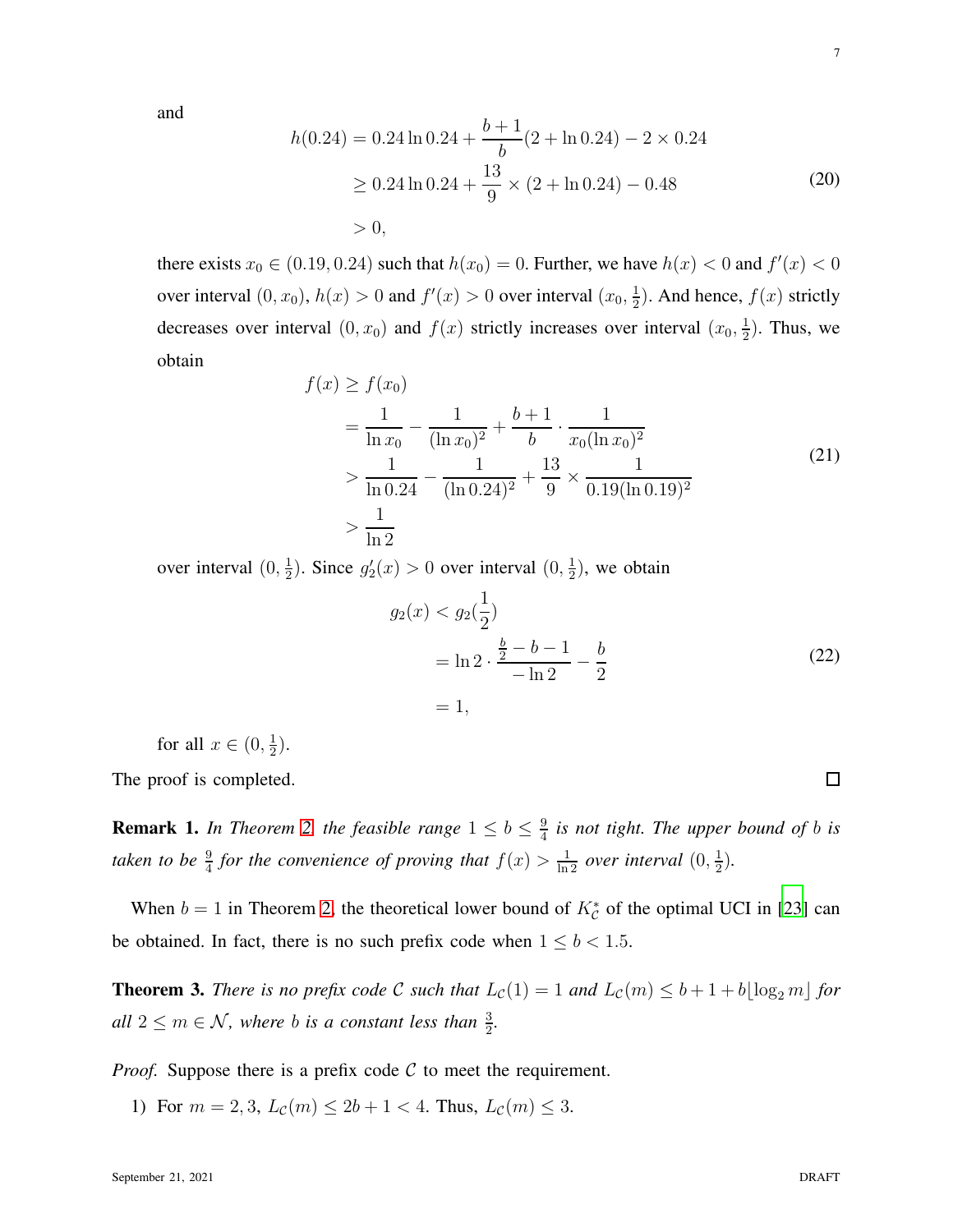2) For  $m = 4, 5, 6, 7, L_{\mathcal{C}}(m) \leq 3b + 1 < \frac{11}{2}$  $\frac{11}{2}$ . Thus,  $L_{\mathcal{C}}(m) \leq 5$ .

3) For  $m = 8, 9, \dots, 15, L_c(m) \le 4b + 1 < 7$ . Thus,  $L_c(m) \le 6$ .

Thus, we have

$$
\sum_{m=1}^{\infty} \frac{1}{2^{L_c(m)}} = \sum_{m=1}^{16} \frac{1}{2^{L_c(m)}} + \sum_{m=17}^{\infty} \frac{1}{2^{L_c(m)}} \n\ge \frac{1}{2} + 2 \times \frac{1}{2^3} + 4 \times \frac{1}{2^5} + 8 \times \frac{1}{2^6} + \sum_{m=17}^{\infty} \frac{1}{2^{L_c(m)}} \n= 1 + \sum_{m=17}^{\infty} \frac{1}{2^{L_c(m)}} \n>1.
$$
\n(23)

This contradicts the Kraft's inequality [\[28](#page-20-3)]

$$
\sum_{m=1}^{\infty} \frac{1}{2^{L_c(m)}} \le 1,
$$
\n(24)

<span id="page-7-0"></span>so there is no such prefix code  $C$ .

# IV. *ι* CODE TO ACHIEVE  $K<sub>c</sub> = 2.5$

In this section, we provide a new UCI, termed  $\iota$  code, to achieve  $K_{\mathcal{C}} = 2.5$ . First, we introduce some necessary notations. Let  $\alpha(m)$  be m bits zeros followed by a single one, for all  $m \in \mathcal{N}$ . Let  $\beta(m)$  be the binary representation of  $m \in \mathcal{N}$ . Let  $[\beta(m)]$  be the binary string that removes the most significant bit one of  $\beta(m)$ . For example,  $\alpha(3) = 0001$ ,  $\beta(9) = 1001$  and  $[\beta(9)] = 001$ . Let  $\{0,1\}^*$  be a set containing all finite binary strings.

Next, the following defines an auxiliary code  $\tilde{\alpha}$  :  $\mathcal{N} \rightarrow \{0, 1\}^*$ .

$$
\widetilde{\alpha}(m) = \begin{cases}\n1, & \text{if } m = 1, \\
\alpha(\frac{m}{2})0, & \text{if } m \ge 2 \text{ and } m \text{ is even,} \\
\alpha(\frac{m-1}{2})1, & \text{otherwise,} \n\end{cases}
$$
\n(25)

for all  $m \in \mathcal{N}$ . Further, we define  $\iota : \mathcal{N} \to \{0, 1\}^*$  below.

$$
\iota(m) = \tilde{\alpha}(|\beta(m)|)[\beta(m)],\tag{26}
$$

for all  $m \in \mathcal{N}$ . To better understand both codes, Table [II](#page-8-0) lists their first 16 codewords. From the definition, one can see that both code are prefix codes, and the decoding algorithm naturally corresponds.

 $\Box$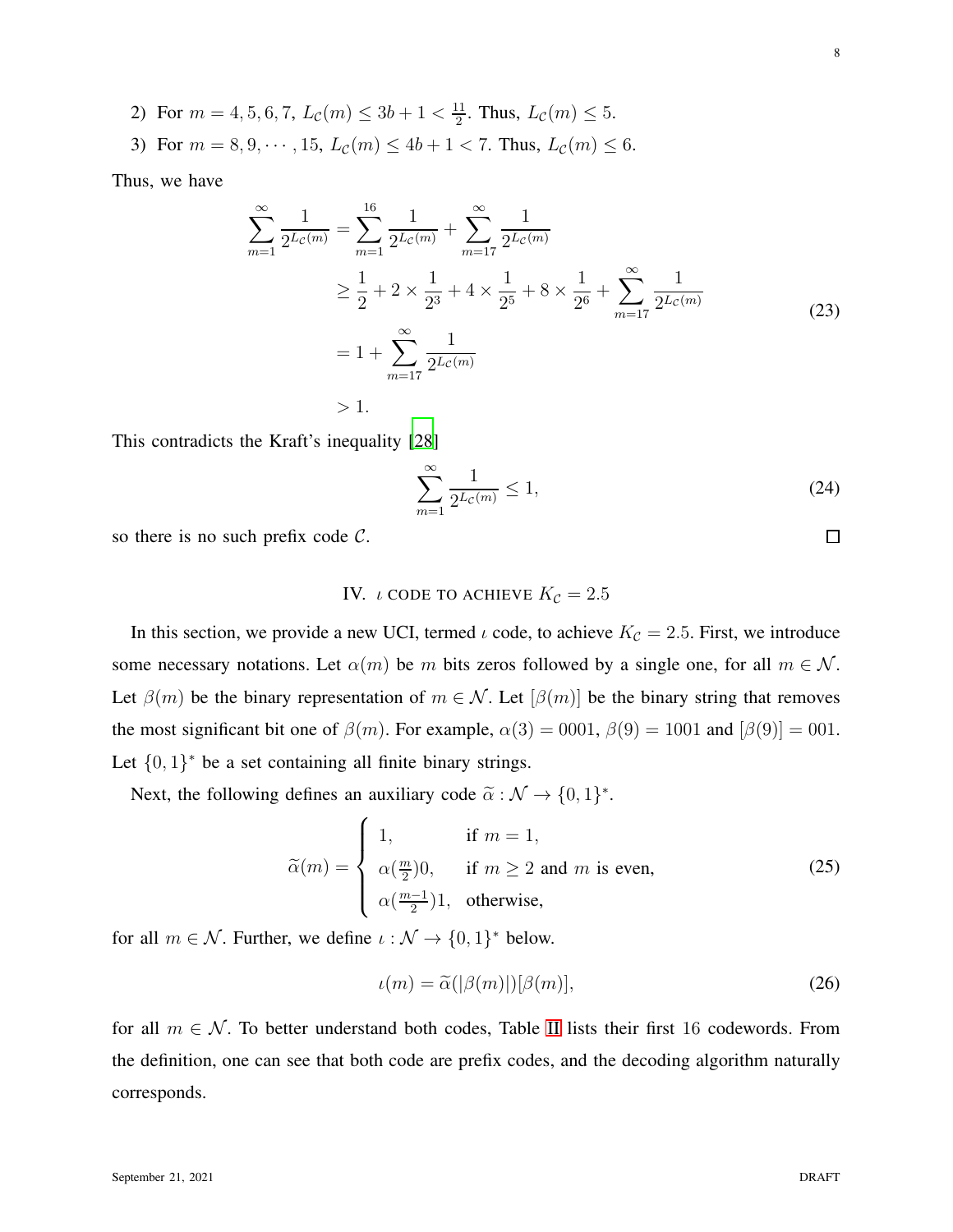| $\overline{n}$ | $\tilde{\alpha}$ code | $\iota$ code |
|----------------|-----------------------|--------------|
| $\mathbf{1}$   | 1                     | 1            |
| $\overline{2}$ | 01 0                  | 010 0        |
| 3              | 01 1                  | 0101         |
| $\overline{4}$ | 001 0                 | 011 00       |
| 5              | 001 1                 | 011 01       |
| 6              | 0001 0                | 011 10       |
| $\overline{7}$ | 0001 1                | 011 11       |
| 8              | 00001 0               | 0010 000     |
| 9              | 00001 1               | 0010 001     |
| 10             | 000001 0              | 0010 010     |
| 11             | 000001 1              | 0010 011     |
| 12             | 0000001 0             | 0010 100     |
| 13             | 0000001 1             | 0010 101     |
| 14             | 00000001 0            | 0010 110     |
| 15             | 00000001 1            | 0010 111     |
| 16             | 000000001 0           | 0011 0000    |

<span id="page-8-0"></span>TABLE II: The first 16 codewords of  $\tilde{\alpha}$  code and  $\iota$  code

Then, we analyze the  $K_t^*$  of  $\iota$  code. We obtain  $L_{\iota}(1) = 1$  and

$$
L_{\iota}(m) = |\tilde{\alpha}(1 + \lfloor \log_2 m \rfloor)| + \lfloor \log_2 m \rfloor
$$
  
= 2 +  $\lfloor \frac{1 + \lfloor \log_2 m \rfloor}{2} \rfloor + \lfloor \log_2 m \rfloor$  (27)  
 $\leq \frac{3}{2} \lfloor \log_2 m \rfloor + \frac{5}{2},$ 

for all  $2 \le m \in \mathcal{N}$ . Thus, we know that  $\iota$  code is a UCI and  $K_{\iota}^* \le 2.5$  $K_{\iota}^* \le 2.5$  $K_{\iota}^* \le 2.5$  due to Theorem 2. We consider the probability distribution  $\overline{P} = (\frac{1}{2}, \frac{1}{2})$  $\frac{1}{2}$ ), and we obtain

$$
\frac{E_{\overline{P}}(L_{\iota})}{\max\{1, H(\overline{P})\}} = 2.5.
$$
\n(28)

Thus,  $K_t^* \ge 2.5$ . Further, we have  $K_t^* = 2.5$ . We find the frist UCI such that  $K_c = 2.5 < 2.75$ . This means that the range of  $K_C^*$  of the optimal UCI is improved to  $2 \le K_C^* \le 2.5$ .

Finally, we show that  $\iota$  code is not asymptotically optimal. We obtain  $L_{\iota}(1) = 1 + \frac{3}{2} \lfloor \log_2 1 \rfloor$ and

$$
L_{\iota}(m) = 2 + \lfloor \frac{1 + \lfloor \log_2 m \rfloor}{2} \rfloor + \lfloor \log_2 m \rfloor
$$
  
> 1 +  $\frac{3}{2} \lfloor \log_2 m \rfloor$ , (29)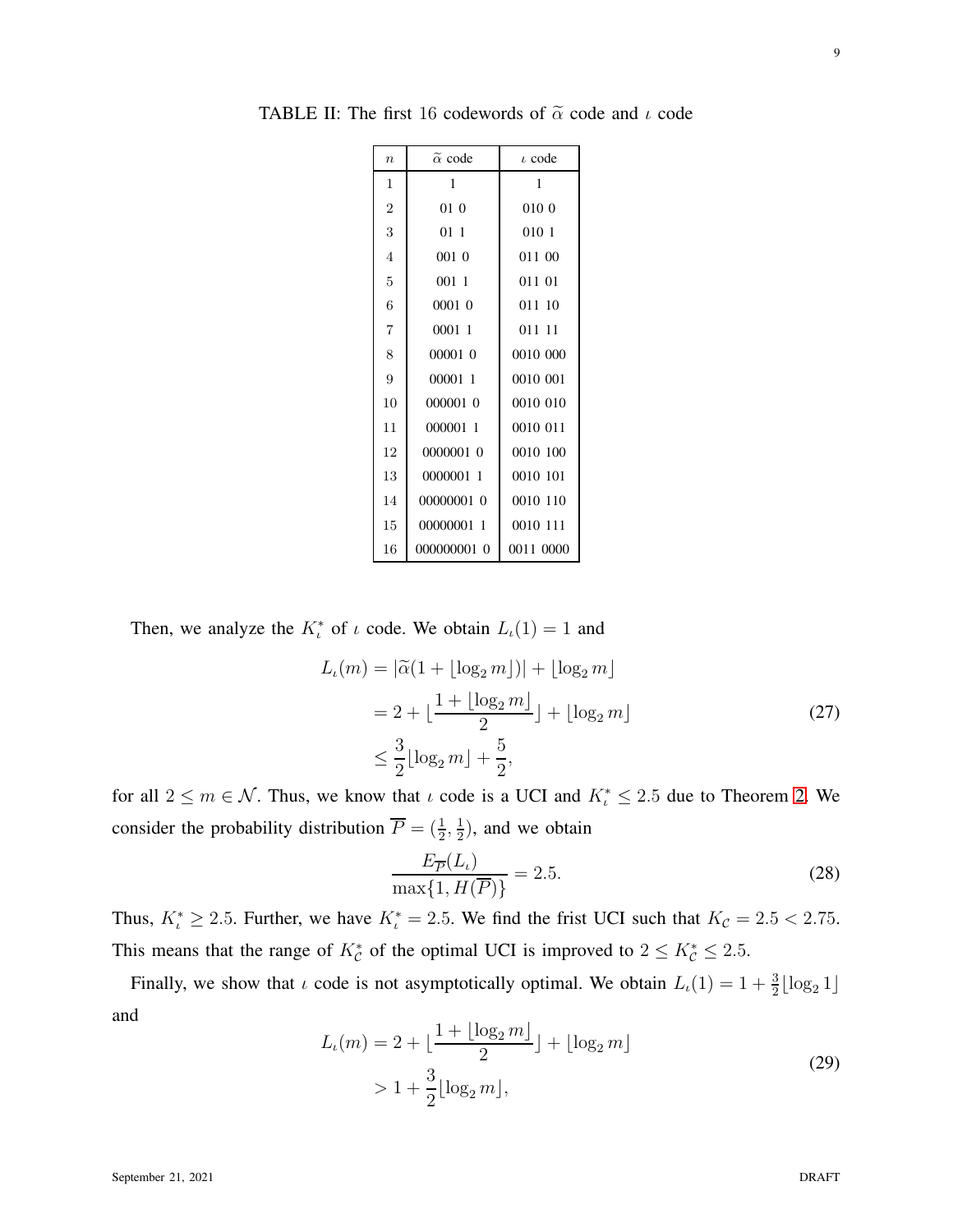<span id="page-9-0"></span>for all  $2 \le m \in \mathcal{N}$ . Due to Theorem [1](#page-2-1) and  $L_{\iota}(m) \ge 1 + \frac{3}{2} \lfloor \log_2 m \rfloor$ , for all  $m \in \mathcal{N}$ ,  $\iota$  code is not asymptotically optimal.

# V. A FAMILY OF ASYMPTOTICALLY OPTIMAL UCIS

In this section, we introduce a family of asymptotically optimal UCIs. To better understand this family of asymptotically optimal UCIs, we first introduce a representative UCI in this family.

#### *A.*  $\kappa$  *code to achieve*  $K_{\mathcal{C}} = \frac{8}{3}$ 3

In this subsection, we present an asymptotically optimal UCI, termed  $\kappa$  code, to achieve  $K_{\kappa} = \frac{8}{3} < 3.5$ . Notably,  $\kappa$  code is a special case of a family of asymptotically optimal UCIs that will be introduced in the next subsection.

First, we define an auxiliary code  $\tilde{\gamma} : \mathcal{N} \to \{0, 1\}^*$  below.

$$
\widetilde{\gamma}(m) = \begin{cases}\n\widetilde{\alpha}(m), & \text{if } m < 4, \\
\alpha(|\beta(m-2)|)[\beta(m-2)], & \text{otherwise,} \n\end{cases}
$$
\n(30)

for all  $m \in \mathcal{N}$ . Further, we define  $\kappa : \mathcal{N} \to \{0, 1\}^*$  below.

$$
\kappa(m) = \tilde{\gamma}(|\beta(m)|)[\beta(m)],\tag{31}
$$

for all  $m \in \mathcal{N}$ . Table [III](#page-10-0) lists some codewords for  $\tilde{\gamma}$  code and  $\kappa$  code. From definitions, we know that  $\tilde{\gamma}$  code and  $\kappa$  code are prefix codes, and the decoding algorithm naturally corresponds. Due to the definition of  $\tilde{\gamma}$  code and  $\kappa$  code, we obtain

$$
L_{\tilde{\gamma}}(m) = \begin{cases} 1, & \text{if } m = 1, \\ 3, & \text{if } 2 \le m \le 3, \\ 2 + 2\lfloor \log_2(m - 2) \rfloor, & \text{otherwise,} \end{cases} \tag{32}
$$

and

$$
L_{\kappa}(m) = \begin{cases} 1, & \text{if } m = 1, \\ 4, & \text{if } 2 \le m \le 3, \\ 5, & \text{if } 4 \le m \le 7, \\ 2 + \lfloor \log_2 m \rfloor + 2 \lfloor \log_2(\lfloor \log_2 m \rfloor - 1) \rfloor, & \text{otherwise.} \end{cases}
$$
(33)

Next, a lemma about the codeword length of  $\kappa$  code is given.

<span id="page-9-2"></span>Lemma 2. *The codeword length of* κ *code*

<span id="page-9-1"></span>
$$
L_{\kappa}(m) \le \frac{8}{3} + \frac{5}{3} \lfloor \log_2 m \rfloor,
$$
\n(34)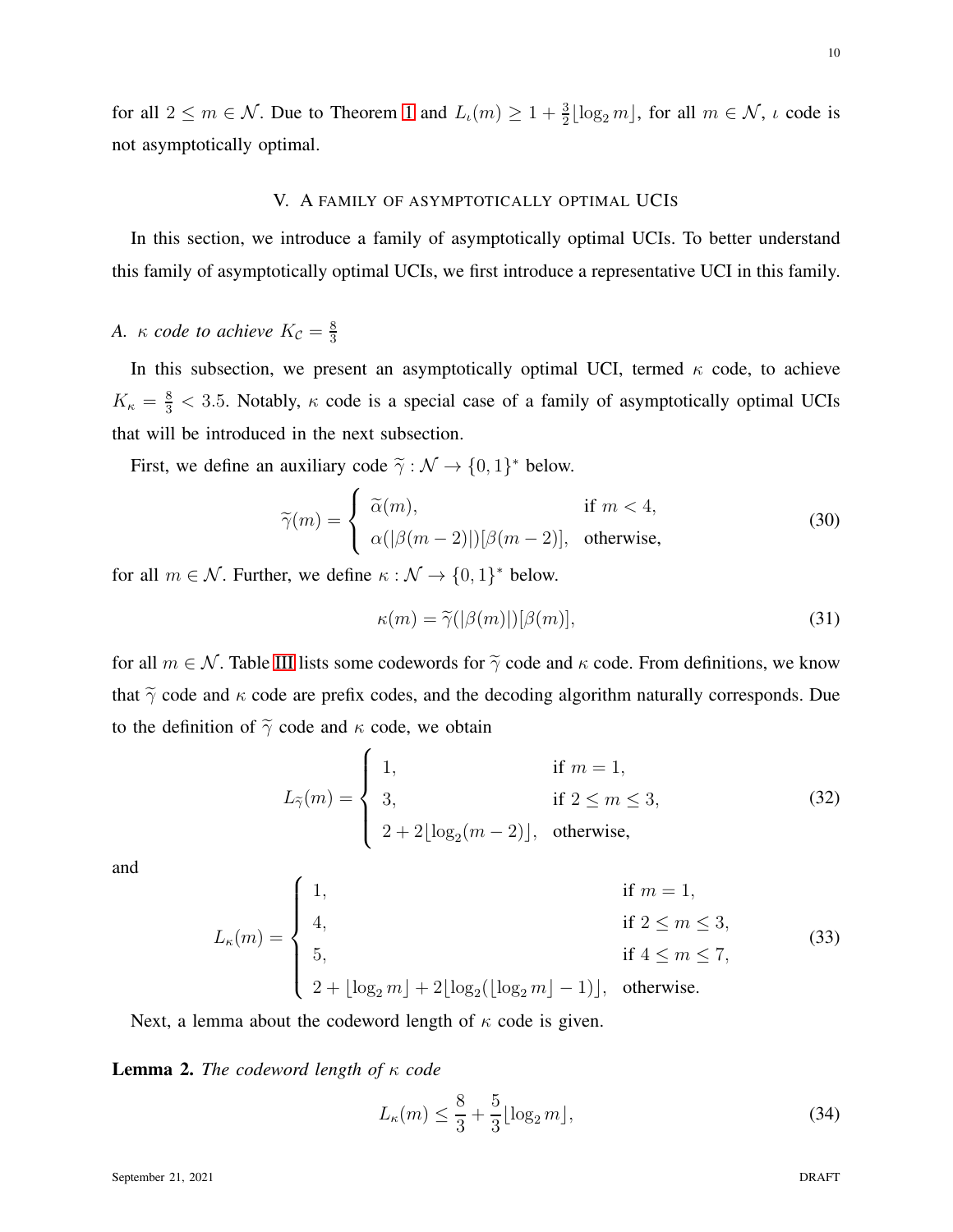| $\boldsymbol{n}$ | $\widetilde{\gamma}$ code | $\kappa$ code |
|------------------|---------------------------|---------------|
| 1                | 1                         | 1             |
| $\overline{2}$   | 01 0                      | 010 0         |
| 3                | 01 1                      | 010 1         |
| $\overline{4}$   | 001 0                     | 011 00        |
| 5                | 001 1                     | 011 01        |
| 6                | 0001 00                   | 011 10        |
| 7                | 0001 01                   | 011 11        |
| 8                | 0001 10                   | 0010 000      |
| 9                | 0001 11                   | 0010 001      |
| 10               | 00001 000                 | 0010 010      |
| 11               | 00001 001                 | 0010 011      |
| 12               | 00001 010                 | 0010 100      |
| 20               | 000001 0010               | 0011 0100     |
| 50               | 0000001 10000             | 000100 10010  |
| 100              | 00000001 100010           | 000101 100100 |

<span id="page-10-0"></span>TABLE III: Some codewords of  $\tilde{\gamma}$  code and  $\kappa$  code

*for all*  $2 \le m \in \mathcal{N}$ *.* 

*Proof.* We first prove an auxiliary inequality as follows.

<span id="page-10-1"></span>
$$
\lfloor \log_2(x-1) \rfloor \le \frac{1}{3} + \frac{1}{3}x,\tag{35}
$$

for all  $3 \le x \in \mathcal{N}$ . When  $x = 3$  or  $x = 4$ , we can verify directly. When  $x = 5$ , both sides of inequality [\(35\)](#page-10-1) are 2. Hereafter, if the left side of inequality [\(35\)](#page-10-1) is increased by 1, then x must be increased by at least 4. At the same time, the right side of inequality [\(35\)](#page-10-1) is increased by at least  $\frac{1}{3} \times 4 = \frac{4}{3} > 1$ . Thus, inequality [\(35\)](#page-10-1) holds. For inequality [\(34\)](#page-9-1), when  $m \le 7$ , we can verify directly. When  $m \geq 8$ , we obtain

$$
L_{\kappa}(m) = 2 + \lfloor \log_2 m \rfloor + 2\lfloor \log_2(\lfloor \log_2 m \rfloor - 1) \rfloor
$$
  
\n
$$
\leq 2 + \lfloor \log_2 m \rfloor + 2 \times (\frac{1}{3} + \frac{1}{3} \lfloor \log_2 m \rfloor)
$$
  
\n
$$
= \frac{8}{3} + \frac{5}{3} \lfloor \log_2 m \rfloor.
$$
\n(36)

Finally, we propose the main theorem in this subsection.

**Theorem 4.** (1)  $2.5 \le K_{\kappa}^* \le \frac{8}{3}$  $\frac{8}{3}$ ;  $\Box$ 

11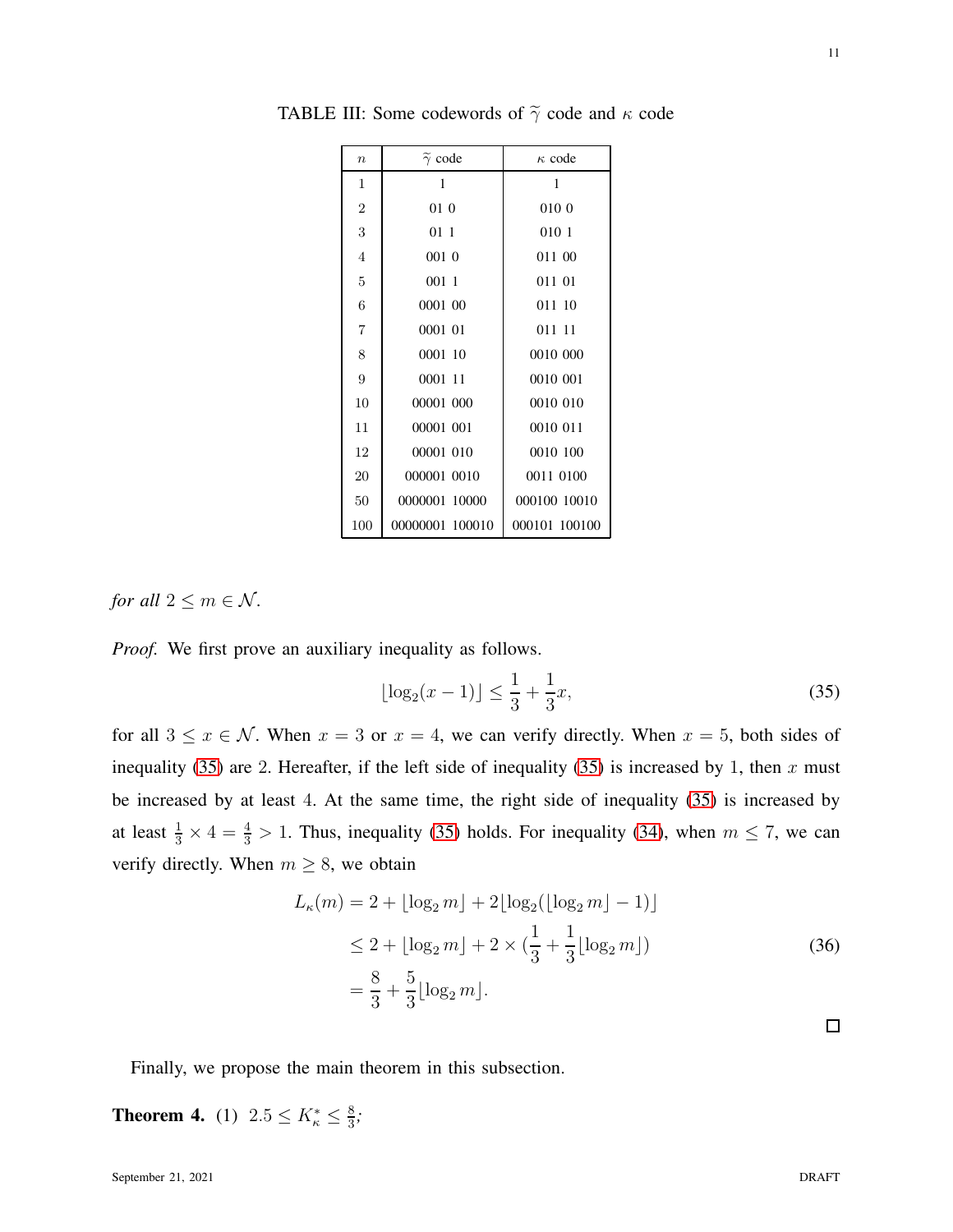- (2) κ *code is asymptotically optimal.*
- *Proof.* (1) Due to Theorem [2](#page-3-3) and Lemma [2,](#page-9-2) we know that  $\kappa$  code is a UCI and  $K_{\kappa}^* \leq \frac{8}{3}$  $\frac{8}{3}$ . We consider  $\overline{P} = (\frac{1}{2}, \frac{1}{2})$  $\frac{1}{2}$ ), and we obtain

$$
\frac{E_{\overline{P}}(L_{\kappa})}{\max\{1, H(\overline{P})\}} = 2.5.
$$
\n(37)

Thus,  $K_{\kappa}^* \geq 2.5$ . Further, we have  $2.5 \leq K_{\kappa}^* \leq \frac{8}{3}$  $\frac{8}{3}$ .

(2) The expected codeword length is

<span id="page-11-0"></span>
$$
E_P(L_{\kappa}) = P(1) + 4(P(2) + P(3)) + 5\sum_{n=4}^{7} P(n) + \sum_{n=8}^{\infty} P(n) L_{\kappa}(n)
$$
  
< 
$$
< 5 + \sum_{n=8}^{\infty} P(n) \log_2 n + 2 \sum_{n=8}^{\infty} P(n) \log_2(\log_2 n)
$$
  

$$
\leq 5 + \sum_{n=2}^{\infty} P(n) \log_2 n + 2 \sum_{n=2}^{\infty} P(n) \log_2(\log_2 n)
$$
  

$$
\leq 5 + H(P) + P(1) \log_2 P(1) + 2 \sum_{n=2}^{\infty} P(n) \log_2(\log_2 n)
$$
  

$$
\leq 5 + H(P) + 2P(1) \log_2 1 + 2 \sum_{n=2}^{\infty} P(n) \log_2(\log_2 n)
$$
  

$$
\leq 5 + H(P) + 2 \log_2 \left( P(1) + \sum_{n=2}^{\infty} P(n) \log_2 n \right)
$$
  

$$
\leq T_{\kappa}(H(P)) \triangleq 5 + H(P) + 2 \log_2 (1 + H(P)),
$$
 (12)

where  $(a)$  is due to inequality [\(9\)](#page-4-0) and  $(b)$  is due to the convexity of the logarithm. Therefore, we have

$$
\lim_{H(P)\to+\infty} R_{\kappa}(H(P)) = \lim_{H(P)\to+\infty} \frac{T_{\kappa}(H(P))}{H(P)} = 1.
$$
\n(39)

And hence,  $\kappa$  code is asymptotically optimal.

 $\Box$ 

# *B. A family of asymptotically optimal UCIs*

In this subsection, we propose a family of asymptotically Optimal UCIs, termed  $\kappa[t]$  code, to further reduce the upper bound of  $K_{\mathcal{C}}^*$ . First, we provide the relevant definition. For any given positive integer t, we define a family of auxiliary codes  $\tilde{\gamma}[t] : \mathcal{N} \to \{0, 1\}^*$  as follows:

$$
\widetilde{\gamma}[t](m) = \begin{cases}\n\widetilde{\alpha}(m), & \text{if } m < 2t, \\
\alpha(|\beta(m+2-2t)|+t-2)[\beta(m+2-2t)], & \text{otherwise,} \n\end{cases}
$$
\n(40)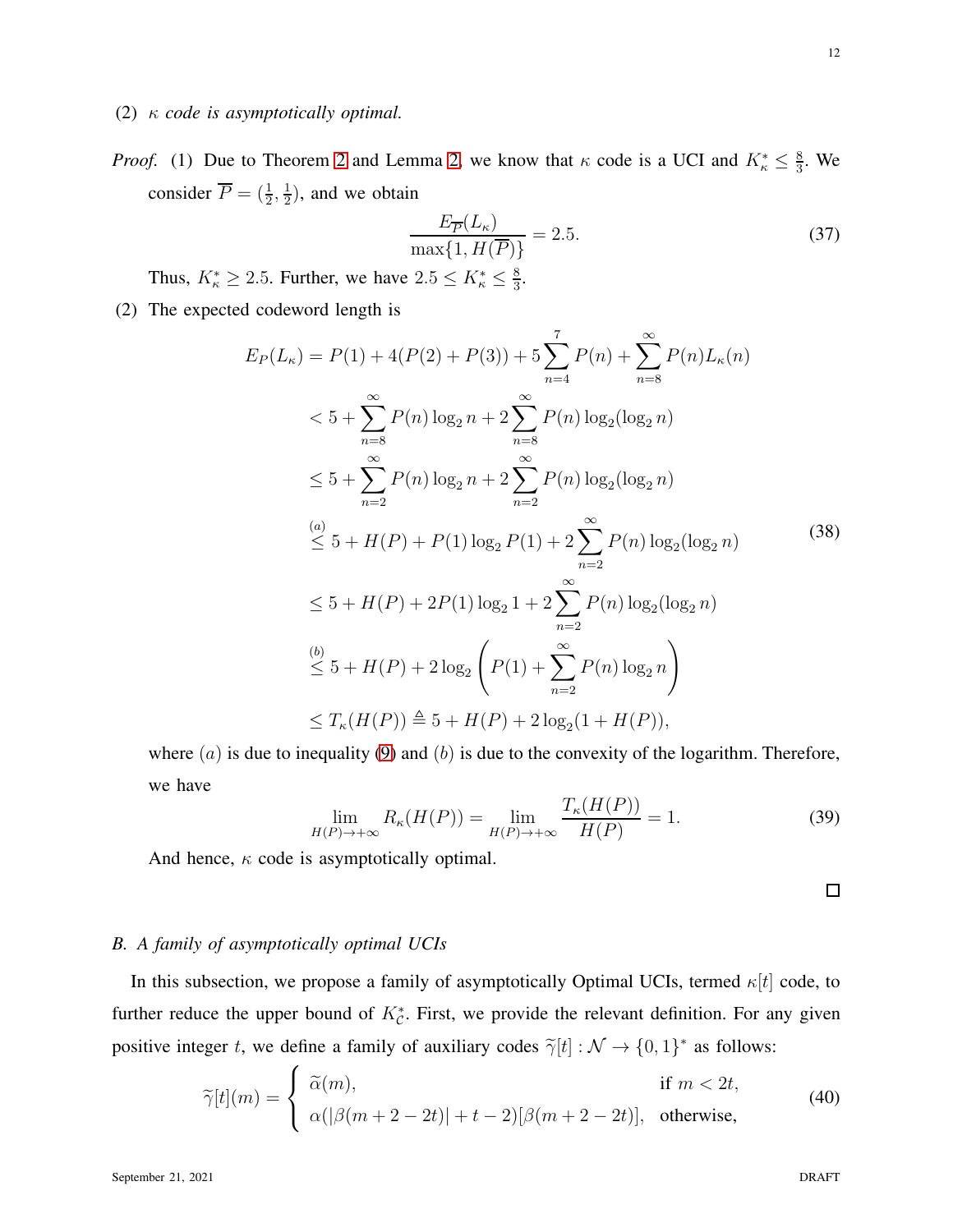for all  $m \in \mathcal{N}$ . Further, we define  $\kappa[t] : \mathcal{N} \to \{0, 1\}^*$  as follows:

$$
\kappa[t](m) = \tilde{\gamma}[t](|\beta(m)|)[\beta(m)],\tag{41}
$$

for all  $m \in \mathcal{N}$ . Two points need to be explained here. One is the prefix of  $\tilde{\gamma}[t]$  code. The codeword of  $\tilde{\gamma}[t]$  code starts with a series of consecutive zeros followed by a one. From the definition of  $\tilde{\gamma}[t]$  code, we know that  $\tilde{\gamma}[t](2t-1)$  starts with  $t-1$  consecutive zeros followed by a one, and  $\tilde{\gamma}[t](2t)$  starts with t consecutive zeros followed by a one. Thus,  $\tilde{\gamma}[t]$  code a prefix code. The prefix of  $\tilde{\gamma}[t]$  code guarantees the prefix of  $\kappa[t]$  code. Their decoding algorithm naturally corresponds. The other is the special case of these two familys of codes. When  $t = 1$ ,  $\tilde{\gamma}[1]$  code is essentially Elias  $\gamma$  code and  $\kappa[1]$  code is essentially Elias  $\delta$  code. When  $t = 2$ ,  $\tilde{\gamma}[2]$ code is essentially  $\tilde{\gamma}$  code and  $\kappa$ [2] code is essentially  $\kappa$  code.

Due to the definition of  $\tilde{\gamma}[t]$  code and  $\kappa[t]$  code, we obtain

$$
L_{\tilde{\gamma}[t]}(m) = \begin{cases} 1, & \text{if } m = 1, \\ 2 + \lfloor \frac{m}{2} \rfloor, & \text{if } 2 \le m < 2t, \\ t + 2\lfloor \log_2(m + 2 - 2t) \rfloor, & \text{otherwise,} \end{cases} \tag{42}
$$

and

$$
L_{\kappa[t]}(m) = \begin{cases} 1, & \text{if } m = 1, \\ 2 + \lfloor \log_2 m \rfloor + \lfloor \frac{1 + \lfloor \log_2 m \rfloor}{2} \rfloor, & \text{if } 2 \le m < 2^{2t-1}, \\ t + \lfloor \log_2 m \rfloor + 2\lfloor \log_2(\lfloor \log_2 m \rfloor + 3 - 2t) \rfloor, & \text{otherwise.} \end{cases}
$$
(43)

Next, a lemma about the codeword length of  $\kappa[t]$  code is given.

<span id="page-12-2"></span>Lemma 3. *The codeword length of* κ[t] *code*

<span id="page-12-1"></span>
$$
L_{\kappa[t]}(m) \le \frac{5}{2} + \frac{1}{2t+2} + \left(\frac{3}{2} + \frac{1}{2t+2}\right) \lfloor \log_2 m \rfloor, \tag{44}
$$

*for all*  $2 \le m \in \mathcal{N}$ *.* 

*Proof.* We first prove an auxiliary inequality as follows:

<span id="page-12-0"></span>
$$
t + 2\lfloor \log_2(x+3-2t) \rfloor \le \frac{5}{2} + \frac{1}{2t+2} + \left(\frac{1}{2} + \frac{1}{2t+2}\right)x,\tag{45}
$$

for all  $2t - 1 \le x \in \mathcal{N}$ . When  $x = 2t - 1$  or  $x = 2t$ , we can verify directly. When  $x = 2t + 1$ , both sides of inequality [\(45\)](#page-12-0) are  $4 + t$ . Hereafter, if the left side of inequality [\(45\)](#page-12-0) is increased by 2, then x must be increased by at least 4. At the same time, the right side of inequality  $(45)$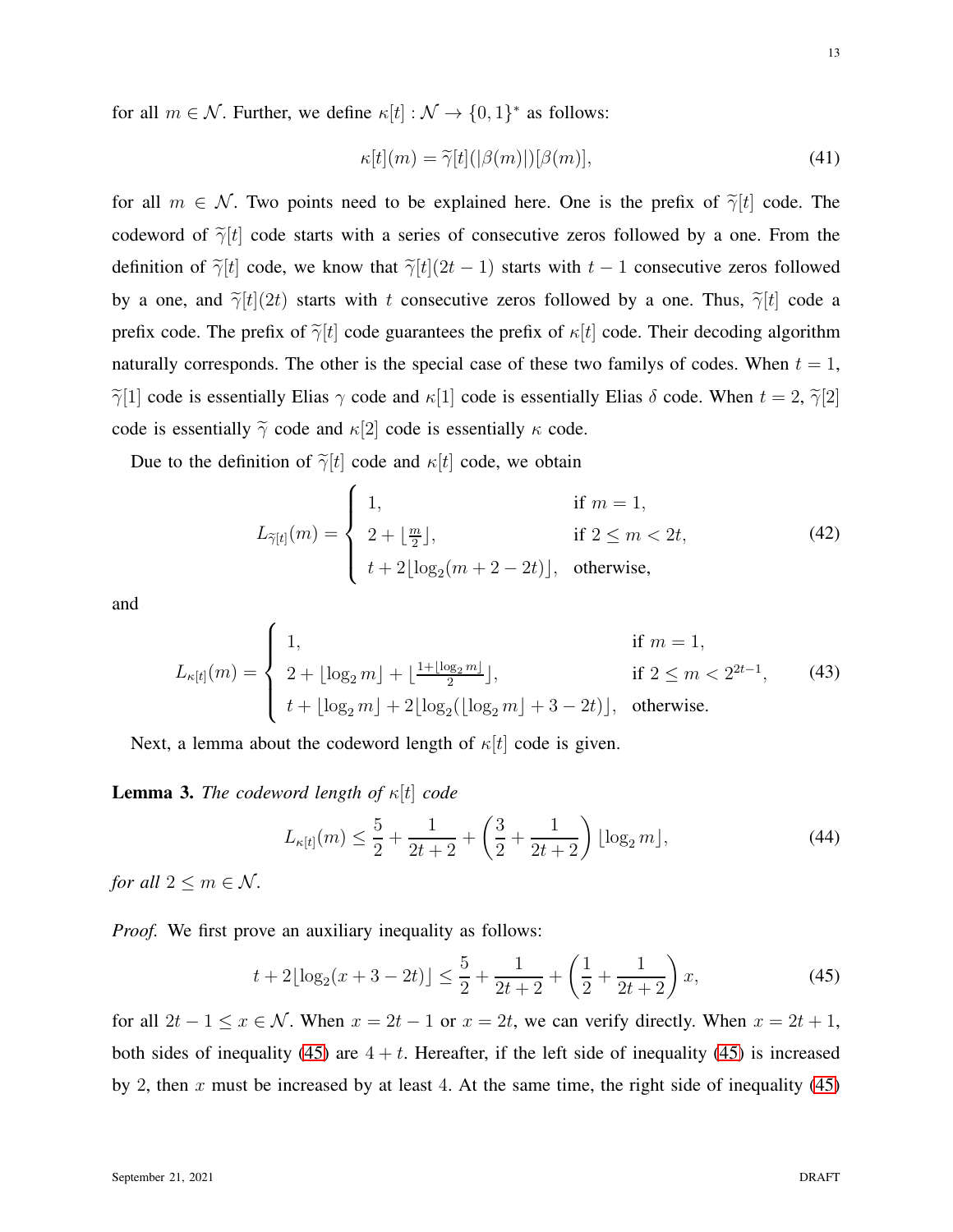is increased by at least  $(\frac{1}{2} + \frac{1}{2t+2}) \times 4 = 2 + \frac{2}{t+1} > 2$ . Thus, inequality [\(45\)](#page-12-0) holds. For inequality [\(44\)](#page-12-1), when  $2 \le m < 2^{2t-1}$ , we have

$$
L_{\kappa[t]}(m) = 2 + \lfloor \log_2 m \rfloor + \lfloor \frac{1 + \lfloor \log_2 m \rfloor}{2} \rfloor
$$
  
\n
$$
\leq \frac{5}{2} + \frac{3}{2} \lfloor \log_2 m \rfloor
$$
  
\n
$$
< \frac{5}{2} + \frac{1}{2t + 2} + \left(\frac{3}{2} + \frac{1}{2t + 2}\right) \lfloor \log_2 m \rfloor.
$$
\n(46)

When  $m \geq 2^{2t-1}$ , we obtain

$$
L_{\kappa[t]}(m) = t + 2\lfloor \log_2(\lfloor \log_2 m \rfloor + 3 - 2t) \rfloor + \lfloor \log_2 m \rfloor
$$
  
\n
$$
\leq \frac{5}{2} + \frac{1}{2t + 2} + \left(\frac{1}{2} + \frac{1}{2t + 2}\right) \lfloor \log_2 m \rfloor + \lfloor \log_2 m \rfloor
$$
  
\n
$$
= \frac{5}{2} + \frac{1}{2t + 2} + \left(\frac{3}{2} + \frac{1}{2t + 2}\right) \lfloor \log_2 m \rfloor.
$$
\n(47)

Finally, we propose the main theorem in this subsection.

**Theorem 5.** (1)  $2.5 \le K_{\kappa[t]}^* \le 2.5 + \frac{1}{2t+2}$ ; (2) κ[t] *code is a family of asymptotically optimal UCIs.*

*Proof.* (1) Due to Theorem [2](#page-3-3) and Lemma [3,](#page-12-2) we know that  $\kappa[t]$  code is a UCI and  $K^*_{\kappa[t]} \leq$  $\frac{5}{2} + \frac{1}{2t+2}$ . We consider  $\overline{P} = (\frac{1}{2}, \frac{1}{2})$  $(\frac{1}{2})$ , and we obtain

$$
\frac{E_{\overline{P}}(L_{\kappa[t]})}{\max\{1, H(\overline{P})\}} = 2.5.
$$
\n(48)

Thus,  $K^*_{\kappa[t]} \ge 2.5$ . Further, we have  $2.5 \le K^*_{\kappa[t]} \le 2.5 + \frac{1}{2t+2}$ .

(2) When  $t = 1$ , Elias [\[15\]](#page-19-7) has proven it. When  $t \geq 2$ , we obtain the following inequality derivation similar to [\(38\)](#page-11-0).

$$
E_P(L_{\kappa[t]}) = \sum_{n=1}^{\infty} P(n) L_{\kappa[t]}(n)
$$
  

$$
< L_{\kappa[t]}(2^{2t-1} - 1) + \sum_{n=2^{2t-1}}^{\infty} P(n) \log_2 n + 2 \sum_{n=2^{2t-1}}^{\infty} P(n) \log_2(\log_2 n)
$$
  

$$
\leq 3t - 1 + \sum_{n=2}^{\infty} P(n) \log_2 n + 2 \sum_{n=2}^{\infty} P(n) \log_2(\log_2 n)
$$
  

$$
\leq T_{\kappa[t]}(H(P)) \triangleq 3t - 1 + H(P) + 2 \log_2(1 + H(P)),
$$
 (49)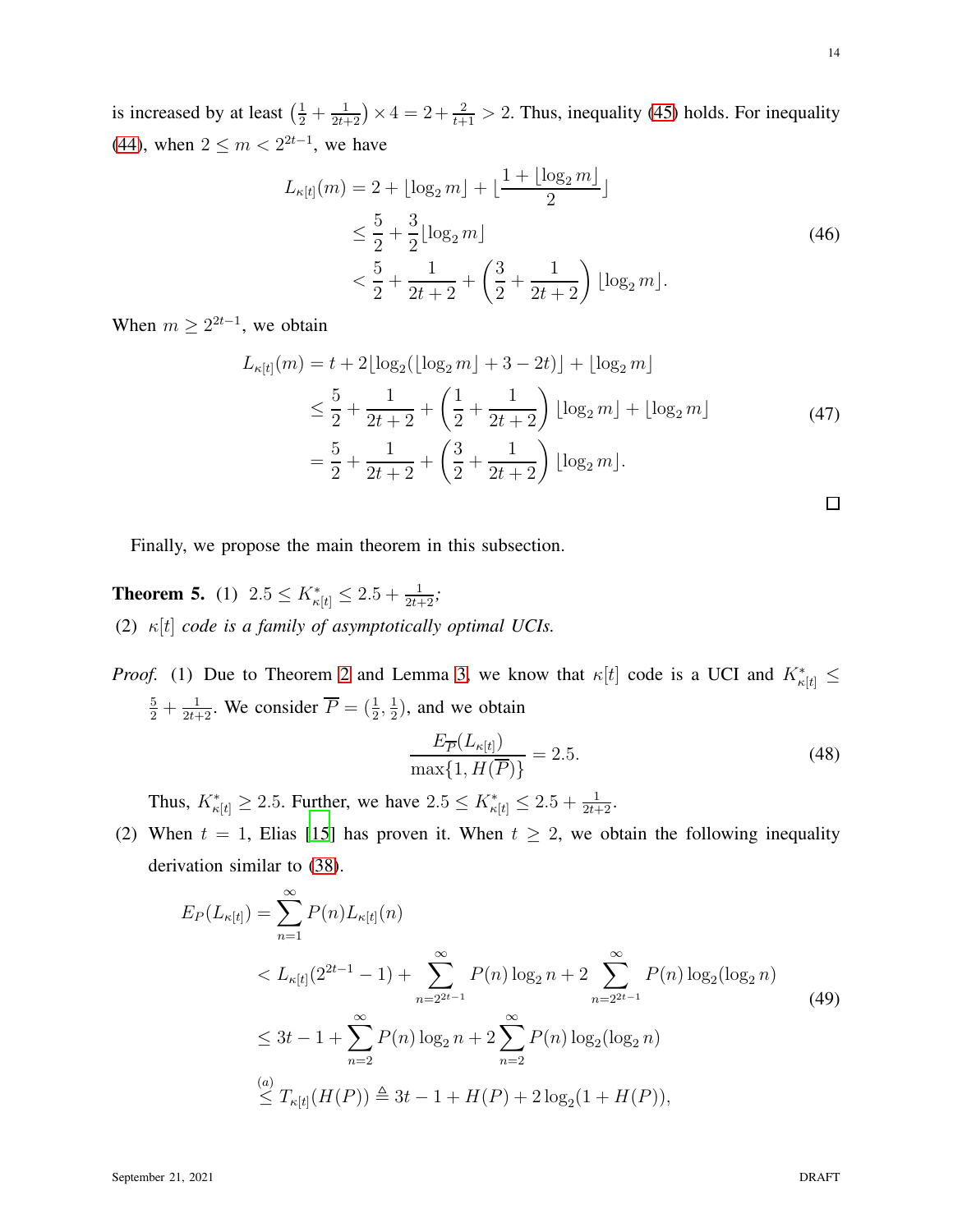$\Box$ 

where  $(a)$  is due to [\(38\)](#page-11-0). Therefore, we have

$$
\lim_{H(P)\to+\infty} R_{\kappa[t]}(H(P)) = \lim_{H(P)\to+\infty} \frac{T_{\kappa[t]}(H(P))}{H(P)} = 1.
$$
\n(50)

Thus,  $\kappa[t]$  code is a family of asymptotically optimal UCIs.

When t tends to infinity, the value of  $K_{\kappa[t]} = \frac{5}{2} + \frac{1}{2t+2}$  can be infinitely close to 2.5. An interesting thing needs to be explained here. When  $t$  is no longer a fixed value and tends to infinity, we can essentially regard  $\lim_{t\to+\infty} \kappa[t]$  code as  $\iota$  code. But at this time,  $\lim_{t\to+\infty} \kappa[t]$  code is not asymptotically optimal.

# VI.  $K_{\mathcal{C}}^*$  of the Classic UCIs

<span id="page-14-0"></span>In this section, we provide a more precise range of  $K_C^*$  of the classic UCIs by Theorem [2.](#page-3-3) The main results of this section are summarized as follows.

**Theorem 6.** (1)  $\delta$  *code is asymptotically optimal UCI and*  $2.5 \le K_{\delta}^* \le 2.75$ ;

- (2)  $\omega$  *code is asymptotically optimal UCI and*  $2.1 < K^*_{\omega} \leq 3$ ;
- (3)  $\eta$  *code is UCI and*  $2.5 \leq K_{\eta}^* \leq \frac{8}{3}$ 3 *;*
- (4)  $\theta$  *code is asymptotically optimal UCI and*  $2.5 \leq K^*_{\theta} \leq 2.8$ *.*

From Table [I,](#page-3-1) we only need to prove that  $K^*_{\delta} \leq 2.75$ ,  $K^*_{\omega} \leq 3$ ,  $K^*_{\eta} \leq \frac{8}{3}$  $\frac{8}{3}$  and  $K_{\theta}^* \leq 2.8$ . We first prove the following lemma.

<span id="page-14-2"></span>**Lemma 4.** For all  $2 \le m \in \mathcal{N}$ , we obtain

- (1)  $L_{\delta}(m) \leq 2.75 + 1.75 \log_2 m$ ;
- (2)  $L_{\omega}(m) \leq 3 + 2|\log_2 m|$ ;
- (3)  $L_{\eta}(m) \leq \frac{8}{3} + \frac{5}{3}$  $\frac{5}{3}$ [log<sub>2</sub> m];
- (4)  $L_{\theta}(m) \leq 2.8 + 1.8 \log_2 m$ .

*Proof.* (1) We prove the following inequality

<span id="page-14-1"></span>
$$
\lfloor \log_2(1+x) \rfloor \le 0.875 + 0.375x,\tag{51}
$$

for all  $x \in \mathcal{N}$ . When  $x \leq 2$ , we can verify directly. When  $x = 3$ , both sides of inequality [\(51\)](#page-14-1) are 2. Hereafter, if the left side of inequality [\(51\)](#page-14-1) is increased by 1, then x must be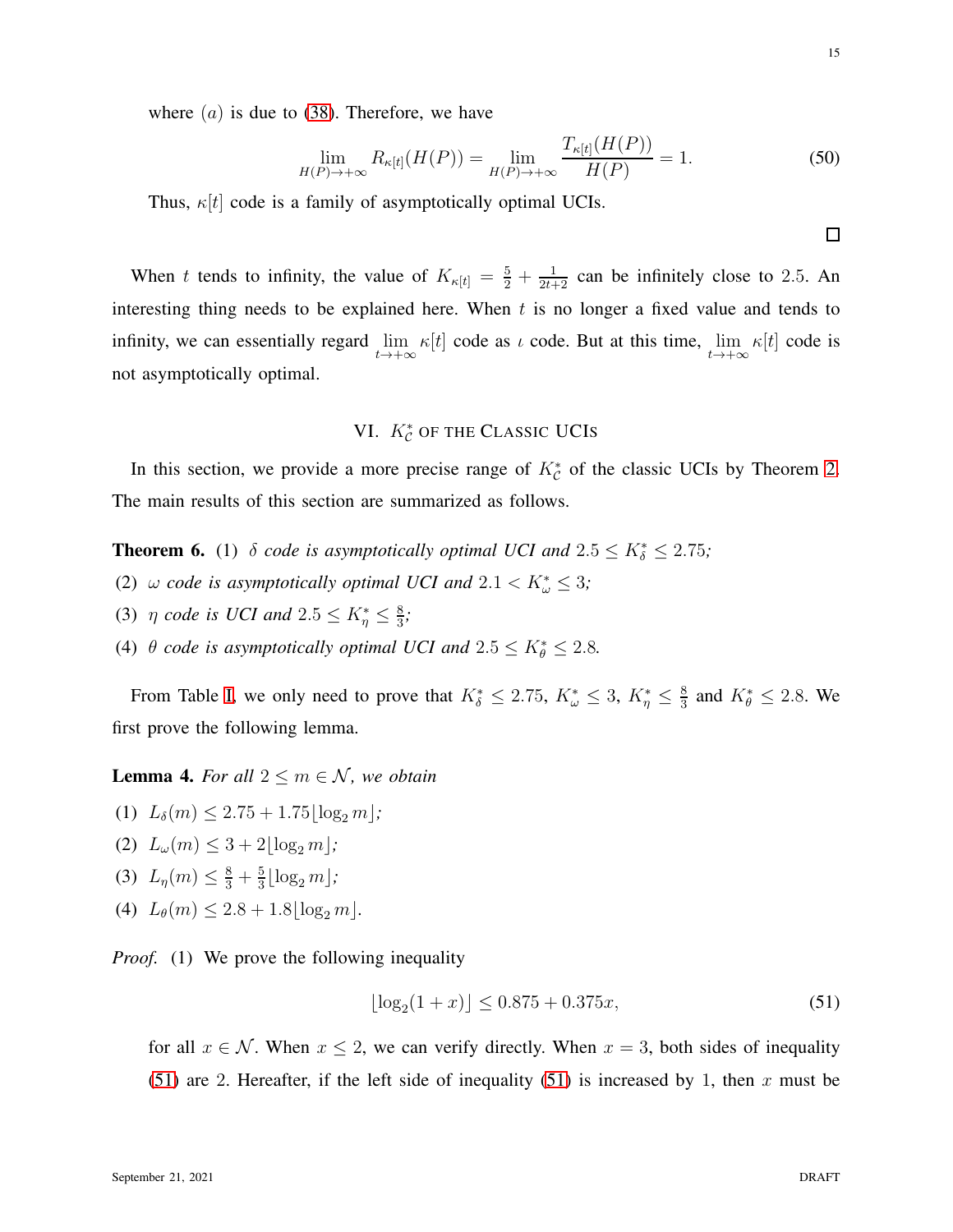increased by at least 4. At the same time, the right side of inequality [\(51\)](#page-14-1) is increased by at least  $0.375 \times 4 = 1.5 > 1$ . Thus, inequality [\(51\)](#page-14-1) holds. Further, we obtain

$$
L_{\delta}(m) = 1 + \lfloor \log_2 m \rfloor + 2\lfloor \log_2 (1 + \lfloor \log_2 m \rfloor) \rfloor
$$
  
\n
$$
\stackrel{(a)}{\leq} 1 + \lfloor \log_2 m \rfloor + 2(0.875 + 0.375 \lfloor \log_2 m \rfloor)
$$
  
\n
$$
= 2.75 + 1.75 \lfloor \log_2 m \rfloor,
$$
\n(52)

for all  $2 \le m \in \mathcal{N}$ , where  $(a)$  is due to inequality [\(51\)](#page-14-1).

(2) Our objective is to prove that

$$
L_{\omega}(m) = 1 + \sum_{n=1}^{s} (\lambda^n(m) + 1) \le 3 + 2\lfloor \log_2 m \rfloor,
$$
 (53)

for all  $2 \leq m \in \mathcal{N}$ . Let  $a_1 \triangleq 2$  and  $a_{m+1} \triangleq 2^{a_m}$  for all  $m \in \mathcal{N}$ . When  $s \leq 2$ ; that is,  $a_1 = 2 \le m < 16 = a_3$ , we can verify directly. When  $s = 3$ ; that is,  $a_3 = 16 \le m <$  $65536 = a_4$ , since

<span id="page-15-0"></span>
$$
\lfloor \log_2 x \rfloor \le \frac{1}{2}x,\tag{54}
$$

for all  $x \in \mathcal{N}$  and

$$
\lfloor \log_2 \lfloor \log_2 x \rfloor \rfloor + 1 \le \frac{1}{2}x,\tag{55}
$$

for all  $2 \leq x \in \mathcal{N}$ , we obtain

$$
L_{\omega}(m) = 3 + \lfloor \log_2 m \rfloor + \lfloor \log_2 \lfloor \log_2 m \rfloor \rfloor + (\lfloor \log_2 \lfloor \log_2 \lfloor \log_2 m \rfloor \rfloor + 1)
$$
  
\n
$$
\leq 3 + \lfloor \log_2 m \rfloor + \frac{1}{2} \lfloor \log_2 m \rfloor + \frac{1}{2} \lfloor \log_2 m \rfloor
$$
  
\n
$$
= 3 + 2 \lfloor \log_2 m \rfloor,
$$
\n(56)

for all  $a_3 \leq m < a_4$ . When  $s \geq 4$ ; that is,  $m \geq a_4$ , we consider the following three inequalities.

2.1) We have

<span id="page-15-2"></span>
$$
\lambda^{2}(m) + 1 = \lfloor \log_2 \lfloor \log_2 m \rfloor \rfloor + 1
$$
  
\n
$$
\stackrel{(a)}{\leq} \frac{1}{2} \lfloor \log_2 m \rfloor + 1
$$
\n(57)

for all  $2 \le m \in \mathcal{N}$ , where  $(a)$  is due to inequality [\(54\)](#page-15-0).

2.2) We prove the following inequality

<span id="page-15-1"></span>
$$
\lambda^3(m) + 1 \le \frac{1}{4} \lfloor \log_2 m \rfloor,\tag{58}
$$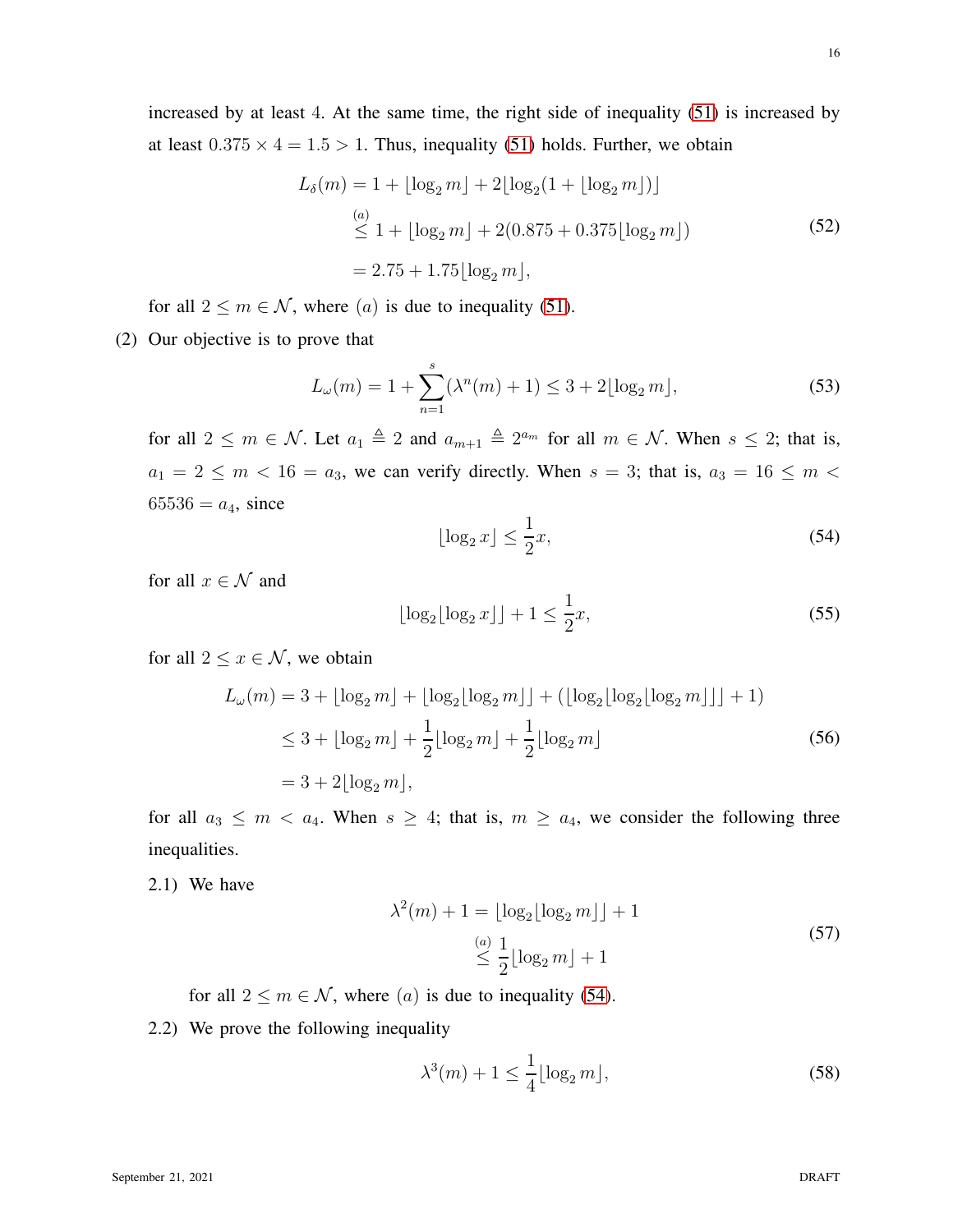for all  $a_4 \leq m \in \mathcal{N}$ . When  $m = a_4$ , we obtain

$$
3 = \lambda^3(a_4) + 1 < \frac{1}{4} \lfloor \log_2 a_4 \rfloor = 4. \tag{59}
$$

Hereafter, if the left side of inequality  $(58)$  is increased by 1, then m must be increased by at least  $2^{2^{2^3}} - 2^{2^{2^2}} = 2^{256} - 2^{16}$ . At the same time, the right side of inequality [\(58\)](#page-15-1) is increased by at least  $\frac{1}{4}(2^{256} - 2^{16}) > 1$ . Thus, inequality [\(58\)](#page-15-1) holds.

2.3) We prove the following inequality

<span id="page-16-0"></span>
$$
\lambda^{t}(m) + 1 \le \frac{1}{2^{t-1}} \lfloor \log_2 m \rfloor, \tag{60}
$$

for all  $a_t \leq m \in \mathcal{N}$ , where t is any given integer greater than or equal to 4. When  $m = a_t$ , due to

$$
\lambda^{t}(a_{t}) = \lambda^{t-1}(a_{t-1}) = \dots = \lambda(a_{1}) = 1,
$$
\n(61)

we obtain

$$
2 = \lambda^{t}(a_{t}) + 1 = \frac{1}{2^{3}} a_{3} \le \frac{1}{2^{t-1}} a_{m-1} = \frac{1}{2^{t-1}} \lfloor \log_{2} a_{t} \rfloor.
$$
 (62)

Hereafter, if the left side of inequality [\(60\)](#page-16-0) is increased by 1, then  $m$  must be increased by at least  $a_{t+1} - a_t$ . At the same time, the right side of inequality [\(60\)](#page-16-0) is increased by at least

$$
\frac{1}{2^{t-1}} (\lfloor \log_2 a_{t+1} \rfloor - \lfloor \log_2 a_t \rfloor)
$$
\n
$$
= \frac{1}{2^{t-1}} (a_t - a_{t-1}) \ge \frac{1}{2^3} (a_4 - a_3) > 1.
$$
\n(63)

Thus, inequality [\(60\)](#page-16-0) holds.

Due to inequality  $(57)$ ,  $(58)$  and  $(60)$ , we obtain

$$
L_{\omega}(m) = 2 + \lfloor \log_2 m \rfloor + \sum_{n=2}^{s} (\lambda^n(m) + 1)
$$
  
\n
$$
\leq 2 + \lfloor \log_2 m \rfloor + 1 + \sum_{n=1}^{s-1} \frac{\lfloor \log_2 m \rfloor}{2^n}
$$
  
\n
$$
= 3 + (2 - \frac{1}{2^{s-1}}) \lfloor \log_2 m \rfloor
$$
  
\n
$$
< 3 + 2 \lfloor \log_2 m \rfloor.
$$
 (64)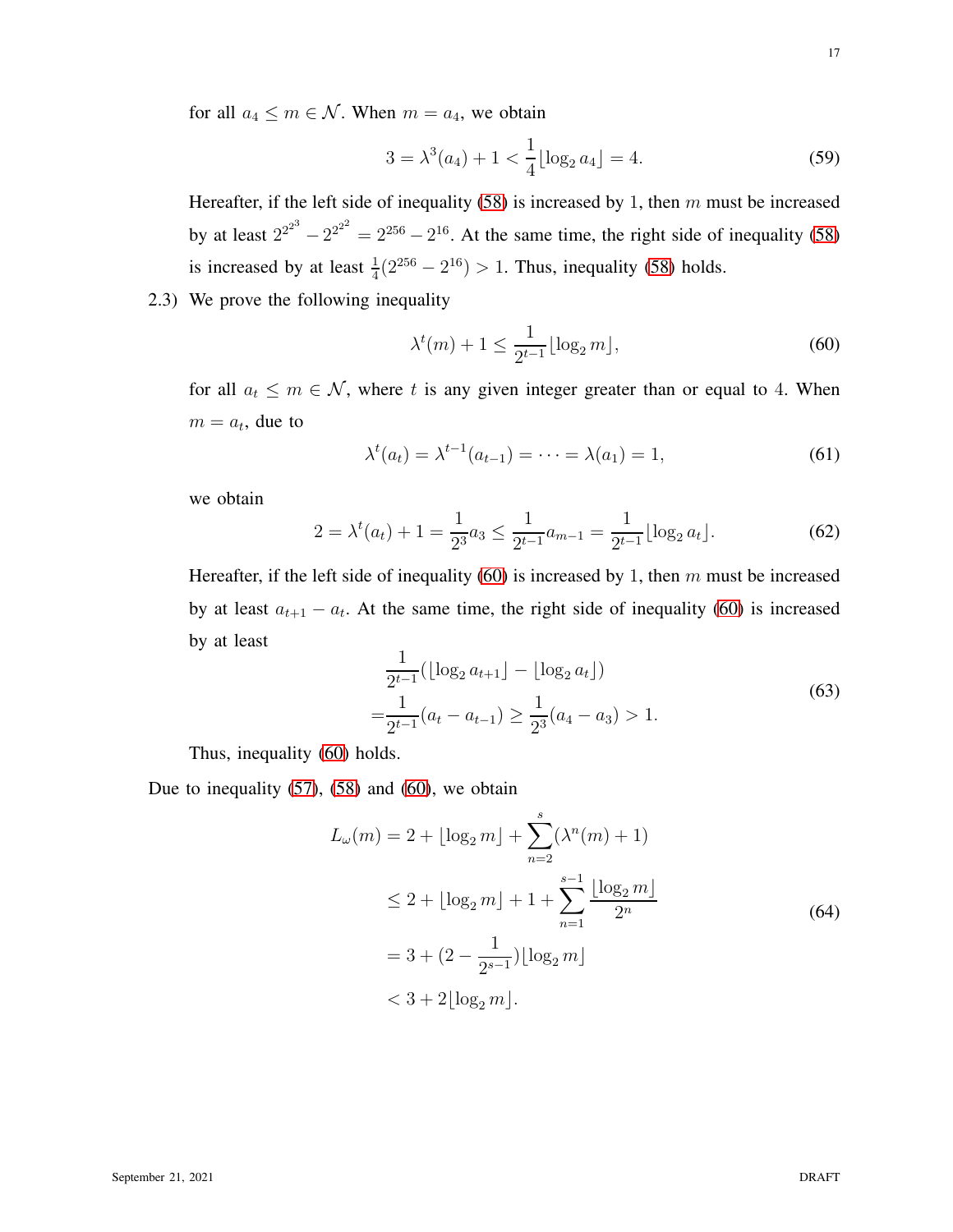(3) When  $m \leq 3$ , we can verify directly. When  $m \geq 4$ , due to  $\lfloor \log_2 m \rfloor \geq 2$ , we have

$$
L_{\eta}(m) = 3 + \lfloor \log_2(m-1) \rfloor + \lfloor \frac{\lfloor \log_2(m-1) \rfloor}{2} \rfloor
$$
  
\n
$$
\leq \frac{8}{3} + \frac{1}{6} \times 2 + \frac{3}{2} \lfloor \log_2 m \rfloor
$$
  
\n
$$
\leq \frac{8}{3} + \frac{1}{6} \lfloor \log_2 m \rfloor + \frac{3}{2} \lfloor \log_2 m \rfloor
$$
  
\n
$$
= \frac{8}{3} + \frac{5}{3} \lfloor \log_2 m \rfloor.
$$
 (65)

(4) We prove the following inequality

<span id="page-17-1"></span>
$$
0.2 + 1.5\lfloor \log_2 x \rfloor \le 0.8x,\tag{66}
$$

for all  $3 \le x \in \mathcal{N}$ . When  $x = 3$ , we can verify directly. When  $x = 4$ , both sides of inequality [\(66\)](#page-17-1) are 3.2. Hereafter, if the left side of inequality [\(66\)](#page-17-1) is increased by 1.5, then  $x$  must be increased by at least 4. At the same time, the right side of inequality [\(66\)](#page-17-1) is increased by at least  $0.8 \times 4 = 3.2 > 1.5$ . Thus, inequality [\(66\)](#page-17-1) holds. For  $L_{\theta}(m) \leq 2.8 + 1.8 \lfloor \log_2 m \rfloor$ . when  $m \le 7$ , we can verify directly. When  $m \ge 8$ , we obtain

$$
L_{\theta}(m) = 3 + \lfloor \log_2 m \rfloor + \lfloor \log_2 \lfloor \log_2 m \rfloor \rfloor + \lfloor \frac{\lfloor \log_2 \lfloor \log_2 m \rfloor \rfloor}{2} \rfloor
$$
  
\n
$$
\leq 3 + \lfloor \log_2 m \rfloor + 1.5 \lfloor \log_2 \lfloor \log_2 m \rfloor \rfloor
$$
  
\n
$$
= 2.8 + \lfloor \log_2 m \rfloor + (0.2 + 1.5 \lfloor \log_2 \lfloor \log_2 m \rfloor \rfloor)
$$
  
\n
$$
\leq 2.8 + 1.8 \lfloor \log_2 m \rfloor.
$$
 (67)

Due to Lemma [4](#page-14-2) and Theorem [2,](#page-3-3) we have  $K^*_{\delta} \leq 2.75$ ,  $K^*_{\omega} \leq 3$ ,  $K^*_{\eta} \leq \frac{8}{3}$  $\frac{8}{3}$  and  $K_{\theta}^* \leq 2.8$ . Furthermore, Theorem 6 is proved.

From Theorem 6,  $K_t^* = 2.5$  and  $2.5 \le K_{\kappa[t]}^* \le 2.5 + \frac{1}{2t+2}$ , we obtain Table [IV](#page-18-6) to compare the expansion factor between our  $\iota$  code,  $\kappa|t|$  code and the classic UCIs previously proposed. Currently, only  $\iota$  code can achieve  $K_{\iota} = 2.5$ . For asymptotically optimal UCIs, the current best result is that  $\kappa[t]$  code can achieve  $K_{\kappa[t]} = 2.5 + \frac{1}{2t+2}$ , for all  $t \in \mathcal{N}$ .

# VII. CONCLUSIONS

<span id="page-17-0"></span>In this paper, we study the expansion factor of UCI further, and Table [IV](#page-18-6) summarizes the work of this paper. From Table [IV,](#page-18-6) the proposed  $\iota$  code improves the expansion factor of optimal UCI to  $K_c = 2.5$ , and the proposed  $\kappa[t]$  code improves the expansion factor of asymptotically

 $\Box$ 

18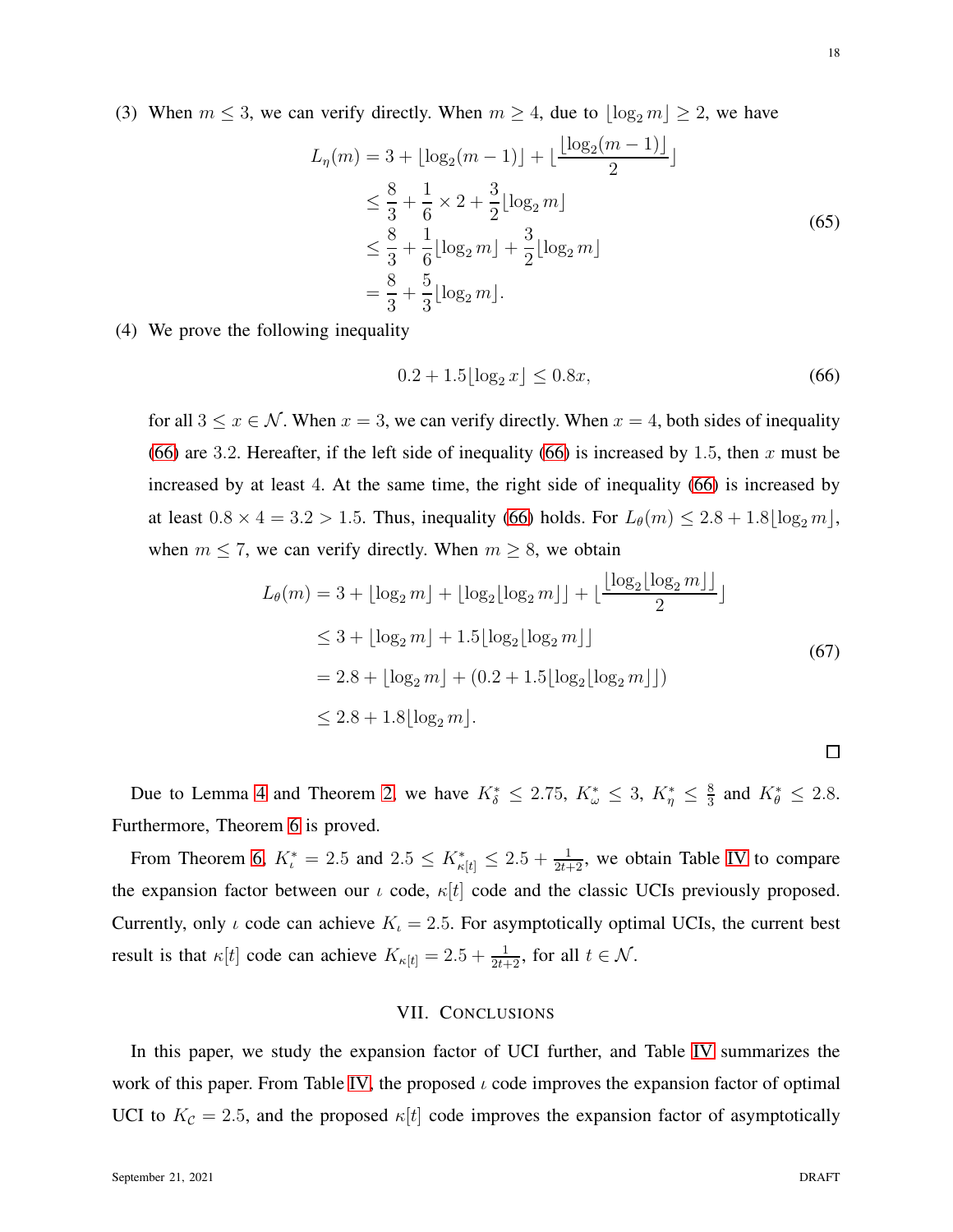| Code             | The range of $K_c^*$                                 | Asymptotically optimal |
|------------------|------------------------------------------------------|------------------------|
| $\gamma$ code    | $K^*_{\gamma}=3$                                     | N <sub>0</sub>         |
| $\eta$ code      | $2.5 \leq K_n^* \leq \frac{8}{3}$                    | N <sub>0</sub>         |
| $\iota$ code     | $K_{\iota}^* = 2.5$                                  | N <sub>0</sub>         |
| $\delta$ code    | $2.5 \leq K_{\delta}^* \leq 2.75$                    | Yes                    |
| $\omega$ code    | $2.1 < K_{\omega}^* \leq 3$                          | Yes                    |
| $\theta$ code    | $2.5 \le K^*_{\theta} \le 2.8$                       | Yes                    |
| $\kappa$ code    | $2.5 \le K_{\kappa}^{*} \le \frac{8}{3}$             | Yes                    |
| $\kappa t $ code | $2.5 \leq K_{\kappa[t]}^* \leq 2.5 + \frac{1}{2t+2}$ | Yes                    |

<span id="page-18-6"></span>TABLE IV: The latest research results for  $K_C^*$  of some UCIs

optimal UCIs to  $K_c \Rightarrow 2.5$ . This work further reduces the range of the expansion factor to  $2 \leq K_C^* \leq 2.5$ . There are several unresolved issues, as listed below.

- 1) one can see that the explicit value of  $K_C^*$  of the optimal UCI is still unknown.
- 2)  $\omega$  code is the only UCI whose lower bound of  $K_c^*$  is less than 2.5. Can  $\omega$  code achieve  $K_{\omega}$  < 2.5?

### **REFERENCES**

- <span id="page-18-0"></span>[1] J. Rissanen and G. G. Langdon, "Arithmetic coding," *IBM Journal of Research and Development*, vol. 23, no. 2, pp. 149–162, Mar. 1979.
- <span id="page-18-1"></span>[2] G. G. Langdon, "An introduction to arithmetic coding," *IBM Journal of Research and Development*, vol. 28, no. 2, pp. 135–149, Mar. 1984.
- <span id="page-18-2"></span>[3] D. A. Huffman, "A method for the construction of minimum-redundancy codes," *Proceedings of the IRE*, vol. 40, no. 9, pp. 1098–1101, Sep. 1952.
- <span id="page-18-3"></span>[4] L. Davisson, "Universal noiseless coding," *IEEE Trans. Inf. Theory*, vol. 19, no. 6, pp. 783–795, Nov. 1973.
- <span id="page-18-4"></span>[5] J. Ziv and A. Lempel, "A universal algorithm for sequential data compression," *IEEE Trans. Inf. Theory*, vol. 23, no. 3, pp. 337–343, May 1977.
- [6] ——, "Compression of individual sequences via variable-rate coding," *IEEE Trans. Inf. Theory*, vol. 24, no. 5, pp. 530–536, Sep. 1978.
- <span id="page-18-5"></span>[7] Welch, "A technique for high-performance data compression," *Computer*, vol. 17, no. 6, pp. 8–19, Jun. 1984.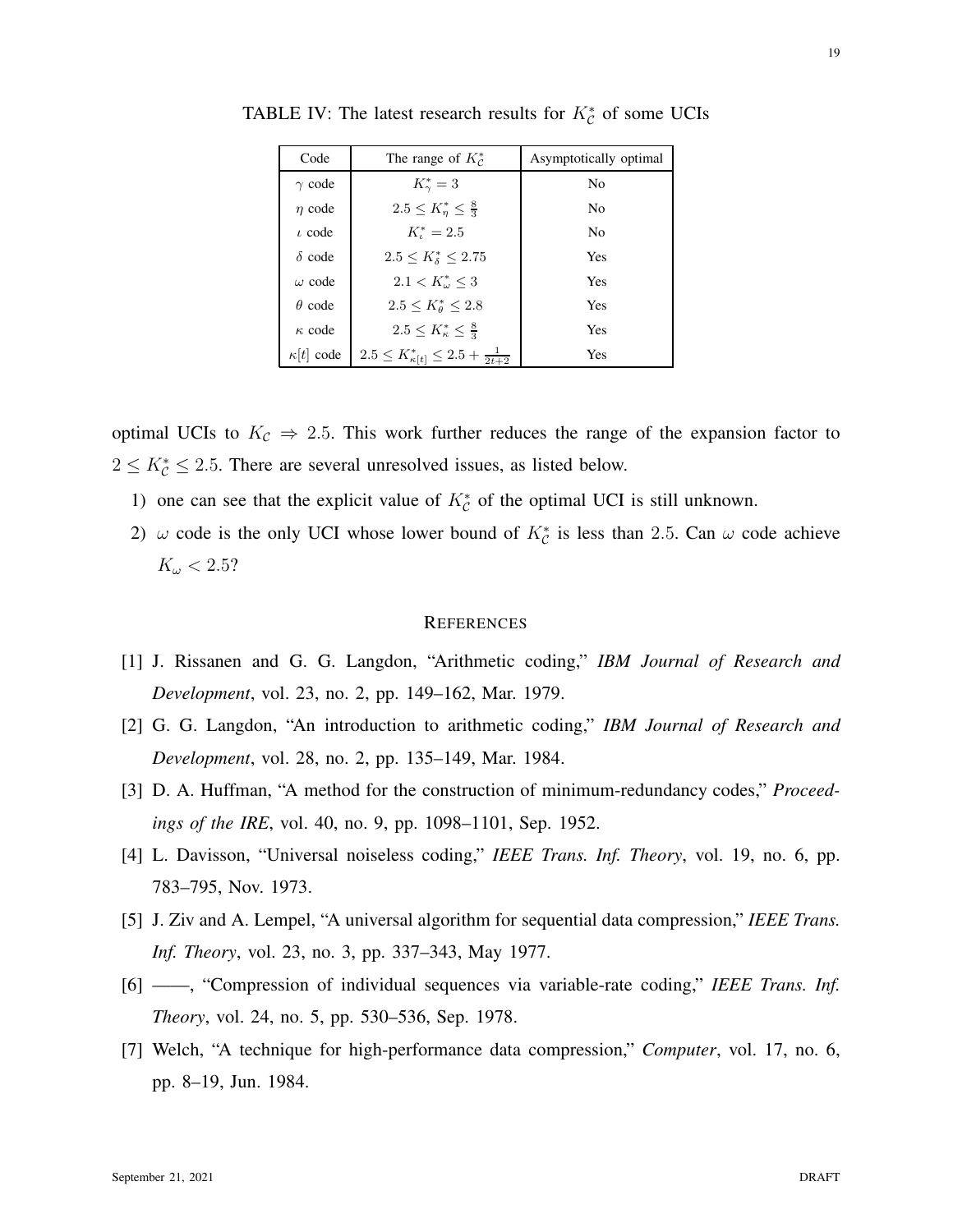- <span id="page-19-0"></span>[8] L. Gyorfi, I. Pali, and E. Van der Meulen, "There is no universal source code for an infinite source alphabet," *IEEE Trans. Inf. Theory*, vol. 40, no. 1, pp. 267–271, Jan. 1994.
- <span id="page-19-1"></span>[9] J. L. Bentley and A. C.-C. Yao, "An almost optimal algorithm for unbounded searching," *Inf. Process. Lett.*, vol. 5, no. 3, pp. 82–87, Aug. 1976.
- <span id="page-19-2"></span>[10] R. Ahlswede, T. S. Han, and K. Kobayashi, "Universal coding of integers and unbounded search trees," *IEEE Trans. Inf. Theory*, vol. 43, no. 2, pp. 669–682, Mar. 1997.
- <span id="page-19-3"></span>[11] J. Zobel and A. Moffat, "Inverted files for text search engines," *ACM Comput. Surv.*, vol. 38, no. 2, pp. 1–56, Jul. 2006.
- <span id="page-19-4"></span>[12] L. Allison, A. S. Konagurthu, and D. F. Schmidt, "On universal codes for integers: Wallace tree, Elias omega and beyond," in *Proc. 2021 Data Compression Conference (DCC)*, Mar. 2021, pp. 313–322.
- <span id="page-19-5"></span>[13] K. Daily, P. Rigor, S. Christley, X. Xie, and P. Baldi, "Data structures and compression algorithms for high-throughput sequencing technologies," *BMC Bioinform.*, vol. 11, p. 514, Oct. 2010.
- <span id="page-19-6"></span>[14] J. J. Selva and X. Chen, "SRComp: Short read sequence compression using burstsort and Elias omega coding," *PLOS ONE*, vol. 8, no. 12, pp. 1–7, 12 Dec. 2013.
- <span id="page-19-7"></span>[15] P. Elias, "Universal codeword sets and representations of the integers," *IEEE Trans. Inf. Theory*, vol. 21, no. 2, pp. 194–203, Mar. 1975.
- <span id="page-19-8"></span>[16] R. M. Capocelli, "Flag encodings related to the zeckendorf representation of integers," in *Sequences, Combinatorics, Compression, Security, and Transmission*. New York, NY, USA: Springer-Verlag, 1990, pp. 449–466.
- <span id="page-19-9"></span>[17] B. T. Avila and R. M. C. de Souza, "Meta-Fibonacci codes: Efficient universal coding of natural numbers," *IEEE Trans. Inf. Theory*, vol. 63, no. 4, pp. 2357–2375, Apr. 2017.
- <span id="page-19-10"></span>[18] T. Amemiya and H. Yamamoto, "A new class of the universal representation for the positive integers," *IEICE Transactions on Fundamentals of Electronics, Communications and Computer Sciences*, vol. E76A, no. 3, pp. 447–452, Mar. 1993.
- <span id="page-19-11"></span>[19] V. I. Levenshtein, "On the redundancy and delay of decodable coding of natural numbers (in Russian)," *Problems of Cybernetics*, vol. 20, pp. 173–179, 1968.
- [20] S. Even and M. Rodeh, "Economical encoding of commas between strings," *Commun. ACM*, vol. 21, no. 4, pp. 315–317, Apr. 1978.
- [21] Q. F. Stout, "Improved prefix encodings of the natural numbers (corresp.)," *IEEE Trans. Inf. Theory*, vol. 26, no. 5, pp. 607–609, Sep. 1980.